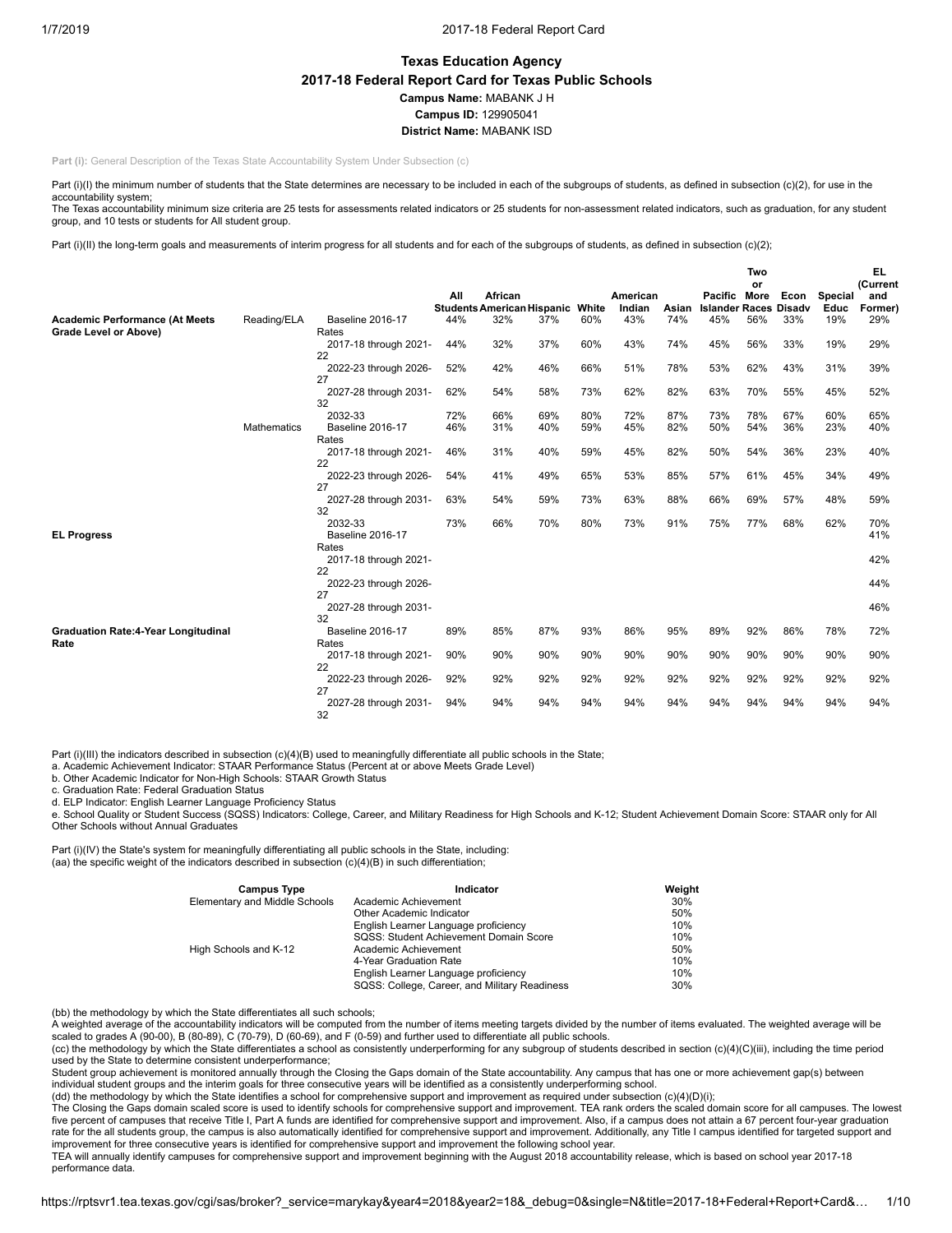Part (i)(V) the number and names of all public schools in the State identified by the State for comprehensive support and improvement under subsection (c)(4)(D)(i) or implementing

targeted support and improvement plans under subsection (d)(2);<br><mark>[Comprehensive](https://tea.texas.gov/WorkArea/DownloadAsset.aspx?id=51539624659) Support and Improvement Schools</mark> and [Additional](https://tea.texas.gov/WorkArea/DownloadAsset.aspx?id=51539624660) Targeted Support Schools list those campuses that have been identified for comprehensive suppor support based on performance in the Closing the Gaps domain (Excel file).

Part (i)(VI) the exit criteria established by the State as required under clause (i) of subsection (d)(3)(A), including the length of years established under clause (i)(II) of such subsection. Campuses that do not rank in the bottom five percent of the Closing the Gaps domain for two consecutive years and have increased a letter grade (for example, from F to D or from D to C) on the Closing the Gaps domain will be considered as having successfully exited comprehensive support and improvement status. To exit additional targeted support and improvement status, a student group must meet at least 50 percent of the indicators evaluated and meet the targets for the Academic Achievement component in both reading and mathematics.

Part (ii): Student Achievement by Proficiency Level

This section provides information on student achievement on the STAAR (State of Texas Assessments of Academic Readiness) performance for mathematics, ELA/reading, and science by grade level and proficiency level for the 2017-18 school year. These results include all students tested, regardless of whether they were in the accountability subset.

|                                                         |                       |            |                     |                |                                                                                                                                  |                 |                          |          |                        | Two                      |             |          |                               |                          |                          |                          |                                |   |         |  |
|---------------------------------------------------------|-----------------------|------------|---------------------|----------------|----------------------------------------------------------------------------------------------------------------------------------|-----------------|--------------------------|----------|------------------------|--------------------------|-------------|----------|-------------------------------|--------------------------|--------------------------|--------------------------|--------------------------------|---|---------|--|
|                                                         |                       |            |                     |                | African                                                                                                                          |                 |                          | American | Pacific More Econ Econ | or                       |             | Non      |                               |                          |                          |                          |                                |   | Foster  |  |
|                                                         |                       |            |                     |                | StateDistrictCampusAmericanHispanicWhite Indian AsianIslanderRacesDisadvDisadvCWDCWOD EL MaleFemaleMigrantHomeless Care Military |                 |                          |          |                        |                          |             |          |                               |                          |                          |                          |                                |   |         |  |
| <b>STAAR Percent at Approaches Grade Level or Above</b> |                       |            |                     |                |                                                                                                                                  |                 |                          |          |                        |                          |             |          |                               |                          |                          |                          |                                |   |         |  |
| Grade 7                                                 |                       |            |                     |                |                                                                                                                                  |                 |                          |          |                        |                          |             |          |                               |                          |                          |                          |                                |   |         |  |
| Reading                                                 | All                   | 73%        | 81%                 | 81%            |                                                                                                                                  | 77%             | 82%                      |          |                        | 100%                     | 75%         | 93%      | 50%                           | 86%                      |                          | 80%                      | 84%                            |   |         |  |
|                                                         | Students              |            |                     |                |                                                                                                                                  | $\star$         |                          |          |                        |                          |             |          |                               |                          |                          |                          |                                |   |         |  |
|                                                         | <b>CWD</b>            | 37%        | 50%                 | 50%            |                                                                                                                                  |                 | 55%                      |          |                        |                          | 44%         |          | 50%                           | $\overline{\phantom{a}}$ |                          | 47%                      | 55%                            |   |         |  |
|                                                         | CWOD 77%<br>EL        | 44%        | 86%<br>$\star$      | 86%<br>$\star$ |                                                                                                                                  | 82%<br>$\star$  | 86%<br>$\sim$            |          |                        | 100%                     | 81%<br>*    | 94%      | $\overline{\phantom{a}}$      | 86%<br>$\star$           |                          | 84%<br>$\star$           | 88%<br>$\star$                 |   |         |  |
|                                                         | Male                  | 69%        | 80%                 | 80%            |                                                                                                                                  | 67%             | 82%                      | ż        |                        | 100%                     | 72%         | 94%      | 47%                           | 84%                      |                          | 80%                      | $\overline{\phantom{a}}$       |   |         |  |
|                                                         | Female 79%            |            | 84%                 | 84%            |                                                                                                                                  | 91%             | 83%                      |          |                        |                          | 79%         | 92%      | 55%                           | 88%                      |                          |                          | 84%                            |   |         |  |
|                                                         |                       |            |                     |                |                                                                                                                                  |                 |                          |          |                        |                          |             |          |                               |                          |                          |                          |                                |   |         |  |
| Mathematics                                             | All                   | 71%        | 88%                 | 88%            |                                                                                                                                  | 82%             | 90%                      |          |                        | 100%                     | 84%         | 96%      | 87%                           | 88%                      |                          | 85%                      | 91%                            |   |         |  |
|                                                         | <b>Students</b>       |            |                     |                |                                                                                                                                  |                 |                          |          |                        |                          |             |          |                               |                          |                          |                          |                                |   |         |  |
|                                                         | <b>CWD</b>            | 42%        | 87%                 | 87%            | $\star$                                                                                                                          | 100%            | 86%                      |          |                        |                          | 84%         | 100%     | 87%                           |                          |                          | 84%                      | 91%                            |   |         |  |
|                                                         | <b>CWOD 75%</b><br>EL | 52%        | 88%<br>$\star$      | 88%<br>$\star$ |                                                                                                                                  | 77%<br>$\star$  | 90%<br>$\overline{a}$    |          |                        | 100%                     | 84%         | 96%      | $\overline{a}$                | 88%                      |                          | 86%<br>÷                 | 91%<br>$\star$                 |   |         |  |
|                                                         | Male                  | 69%        | 85%                 | 85%            | $\star$                                                                                                                          | 80%             | 87%                      |          |                        | $\star$                  | 81%         | 96%      | 84%                           | 86%                      |                          | 85%                      | ٠                              |   |         |  |
|                                                         | Female 73%            |            | 91%                 | 91%            |                                                                                                                                  | 85%             | 94%                      |          |                        |                          | 89%         | 96%      | 91%                           | 91%                      |                          |                          | 91%                            |   |         |  |
|                                                         |                       |            |                     |                |                                                                                                                                  |                 |                          |          |                        |                          |             |          |                               |                          |                          |                          |                                |   |         |  |
| Grade 8                                                 |                       |            |                     |                |                                                                                                                                  |                 |                          |          |                        |                          |             |          |                               |                          |                          |                          |                                |   |         |  |
| Reading                                                 | All                   | 85%        | 93%                 | 93%            | 100%                                                                                                                             | 96%             | 91%                      |          |                        | 100%                     | 91%         | 95%      | 46%                           | 98%                      | $\star$                  | 89%                      | 96%                            |   |         |  |
|                                                         | Students              |            |                     |                | *                                                                                                                                |                 |                          |          |                        |                          |             |          |                               |                          |                          |                          |                                |   |         |  |
|                                                         | <b>CWD</b>            | 49%        | 46%                 | 46%            | $\star$                                                                                                                          | 83%             | 28%                      | ×        |                        |                          | 40%         | 55%      | 46%                           |                          |                          |                          | 73%                            |   |         |  |
|                                                         | CWOD 88%<br>EL        | 58%        | 98%<br>${}^{\star}$ | 98%<br>$\star$ |                                                                                                                                  | 98%             | 98%<br>$\star$           |          |                        | 100%                     | 97%         | 100%     | $\overline{a}$                | 98%                      |                          | 98%                      | 98%                            |   |         |  |
|                                                         | Male                  | 82%        | 89%                 | 89%            | *                                                                                                                                | 92%             | 87%                      | ż        |                        | 100%                     | 87%         | 92%      |                               | 98%                      |                          | 89%                      | Ĭ.                             |   |         |  |
|                                                         | Female 88%            |            | 96%                 | 96%            | $\star$                                                                                                                          | 100%            | 94%                      |          |                        |                          | 95%         | 98%      | 73%                           | 98%                      |                          |                          | 96%                            |   |         |  |
|                                                         |                       |            |                     |                |                                                                                                                                  |                 |                          |          |                        |                          |             |          |                               |                          |                          |                          |                                |   |         |  |
| Mathematics All                                         |                       | 85%        | 97%                 | 97%            | 100%                                                                                                                             | 100%            | 95%                      |          |                        | 100%                     | 97%         | 97%      | 76%                           | 99%                      | 100% 96%                 |                          | 97%                            |   |         |  |
|                                                         | <b>Students</b>       |            |                     |                |                                                                                                                                  |                 |                          |          |                        |                          |             |          |                               |                          |                          |                          |                                |   |         |  |
|                                                         | <b>CWD</b>            | 53%        | 76%                 | 76%            | $\star$<br>$\star$                                                                                                               | 100%            | 65%                      | ×        |                        |                          | 80%         | 70%      | 76%                           |                          | $^{\star}$               | 67%                      | 90%                            |   |         |  |
|                                                         | <b>CWOD 89%</b><br>EL |            | 99%                 | 99%            |                                                                                                                                  | 100%<br>$\star$ | 99%<br>$\star$           |          |                        | 100%                     | 99%<br>100% | 100%     | $\overline{\phantom{a}}$<br>× | 99%<br>*                 | 100%100%                 | 100%                     | 98%                            |   |         |  |
|                                                         | Male                  | 73%<br>82% | 100%<br>96%         | 100%<br>96%    | *                                                                                                                                | 100%            | 94%                      | ż        |                        | 100%                     | 96%         | 96%      | 67%                           | 100%                     | 100% 96%                 |                          | $\overline{\phantom{a}}$<br>Ĭ. |   |         |  |
|                                                         | Female 87%            |            | 97%                 | 97%            | $\star$                                                                                                                          | 100%            | 96%                      | $\star$  |                        |                          | 98%         | 97%      | 90%                           | 98%                      |                          |                          | 97%                            |   |         |  |
|                                                         |                       |            |                     |                |                                                                                                                                  |                 |                          |          |                        |                          |             |          |                               |                          |                          |                          |                                |   |         |  |
| Science                                                 | All                   | 75%        | 89%                 | 89%            |                                                                                                                                  | 92%             | 89%                      |          |                        | 78%                      | 88%         | 91%      | 50%                           | 94%                      | 83% 89%                  |                          | 90%                            |   |         |  |
|                                                         | Students              |            |                     |                |                                                                                                                                  |                 |                          |          |                        |                          |             |          |                               |                          |                          |                          |                                |   |         |  |
|                                                         | <b>CWD</b>            | 39%        | 50%                 | 50%            | $\star$                                                                                                                          | 83%             | 39%                      | ×        |                        |                          | 47%         | 55%      | 50%                           |                          | $^\star$                 | 40%                      | 64%                            |   |         |  |
|                                                         | CWOD 78%              |            | 94%                 | 94%            |                                                                                                                                  | 93%             | 95%<br>$\star$           |          |                        | 78%                      | 93%         | 96%      | $\overline{a}$<br>÷           | 94%                      | 83% 83%                  | 95%                      | 93%                            | ÷ |         |  |
|                                                         | EL<br>Male            | 46%<br>74% | 83%<br>89%          | 83%<br>89%     |                                                                                                                                  | 92%             | 88%                      | $\star$  |                        |                          | 83%<br>87%  | 90%      | 40%                           | 95%                      | 83%                      | 89%                      | $\overline{\phantom{a}}$<br>÷, |   | $\star$ |  |
|                                                         | Female 76%            |            | 90%                 | 90%            |                                                                                                                                  | 92%             | 90%                      |          |                        |                          | 89%         | 93%      | 64%                           | 93%                      |                          |                          | 90%                            |   |         |  |
|                                                         |                       |            |                     |                |                                                                                                                                  |                 |                          |          |                        |                          |             |          |                               |                          |                          |                          |                                |   |         |  |
| End of Course                                           |                       |            |                     |                |                                                                                                                                  |                 |                          |          |                        |                          |             |          |                               |                          |                          |                          |                                |   |         |  |
| Algebra I                                               | All                   | 82%        | 91%                 | 100%           | $\overline{a}$                                                                                                                   | 100%            | 100%                     |          |                        |                          | 100%        | 100%     |                               | 100%                     | $\overline{\phantom{a}}$ |                          | 100% 100%                      |   |         |  |
|                                                         | Students              |            |                     |                |                                                                                                                                  |                 |                          |          |                        |                          |             |          |                               |                          |                          |                          |                                |   |         |  |
|                                                         | CWD                   | 47%        | 67%                 |                |                                                                                                                                  |                 |                          |          |                        |                          |             |          |                               |                          |                          |                          |                                |   |         |  |
|                                                         | CWOD 86%<br>EL        | 67%        | 96%<br>*            | 100%           |                                                                                                                                  | 100%            | 100%                     |          |                        |                          | 100%        | 100%     |                               | 100%                     |                          |                          | 100% 100%                      |   |         |  |
|                                                         | Male                  | 78%        | 86%                 | 100%           |                                                                                                                                  | 100%            | 100%                     |          |                        |                          | 100%        | 100%     |                               | 100%                     | $\overline{a}$           | 100%                     |                                |   |         |  |
|                                                         | Female 87%            |            | 98%                 | 100%           |                                                                                                                                  | 100%            | 100%                     |          |                        |                          | 100%        | 100%     | $\star$                       | 100%                     |                          |                          | 100%                           |   |         |  |
|                                                         |                       |            |                     |                |                                                                                                                                  |                 |                          |          |                        |                          |             |          |                               |                          |                          |                          |                                |   |         |  |
|                                                         |                       |            |                     |                |                                                                                                                                  |                 |                          |          |                        |                          |             |          |                               |                          |                          |                          |                                |   |         |  |
| STAAR Percent at Meets Grade Level or Above             |                       |            |                     |                |                                                                                                                                  |                 |                          |          |                        |                          |             |          |                               |                          |                          |                          |                                |   |         |  |
| Grade 7<br>Reading                                      | All                   | 47%        | 49%                 | 49%            |                                                                                                                                  | 52%             | 50%                      |          |                        | 29%                      | 41%         |          |                               | 64% 17% 54%              |                          | 47%                      | 53%                            |   |         |  |
|                                                         | Students              |            |                     |                |                                                                                                                                  |                 |                          |          |                        |                          |             |          |                               |                          |                          |                          |                                |   |         |  |
|                                                         | CWD 23%               |            | 17%                 | 17%            |                                                                                                                                  | $\star$         | 23%                      |          |                        | $\overline{\phantom{a}}$ | 12%         | $^\star$ | 17%                           | $\overline{\phantom{a}}$ |                          | 21%                      | 9%                             |   |         |  |
|                                                         | <b>CWOD 50%</b>       |            | 54%                 | 54%            |                                                                                                                                  | 59%             | 54%                      |          |                        | 29%                      | 47%         | 66%      | $\overline{\phantom{a}}$      | 54%                      |                          | 51%                      | 58%                            |   |         |  |
|                                                         | EL                    | 16%        | $^\star$            | $\star$        |                                                                                                                                  | $\star$         | $\blacksquare$           |          |                        |                          | $\star$     |          |                               | $^\star$                 |                          | $\star$                  | $\star$                        |   |         |  |
|                                                         | Male                  | 42%        | 47%                 | 47%            |                                                                                                                                  | 52%             | 46%                      | ż        |                        | 40%                      | 37%         | 66%      | 21%                           | 51%                      |                          | 47%                      | $\blacksquare$                 |   |         |  |
|                                                         | Female 53%            |            | 53%                 | 53%            | *                                                                                                                                | 52%             | 55%                      |          |                        | $\star$                  | 48%         | 62%      | 9%                            | 58%                      |                          | $\overline{\phantom{a}}$ | 53%                            |   |         |  |
| Mathematics All                                         |                       | 39%        | 53%                 |                | $^\star$                                                                                                                         | 52%             | 54%                      |          |                        | 40%                      | 45%         |          |                               | 30% 58%                  |                          | 50%                      | 58%                            |   |         |  |
|                                                         | Students              |            |                     | 53%            |                                                                                                                                  |                 |                          |          |                        |                          |             | 72%      |                               |                          |                          |                          |                                |   |         |  |
|                                                         | CWD                   | 20%        | 30%                 | 30%            |                                                                                                                                  | 14%             | 36%                      |          |                        | $\overline{\phantom{a}}$ | 28%         | 40%      | 30%                           | $\overline{\phantom{a}}$ |                          | 32%                      | 27%                            |   |         |  |
|                                                         | CWOD 41%              |            | 58%                 | 58%            |                                                                                                                                  | 62%             | 58%                      |          |                        | 40%                      | 49%         | 75%      | $\overline{\phantom{a}}$      | 58%                      |                          | 54%                      | 64%                            |   |         |  |
|                                                         | EL                    | 17%        | $\star$             | $\star$        |                                                                                                                                  | $\star$         | $\overline{\phantom{a}}$ |          |                        |                          |             |          |                               |                          |                          |                          | $\star$                        |   |         |  |
|                                                         | Male                  | 38%        | 50%                 | 50%            |                                                                                                                                  | 50%             | 51%                      |          |                        | $\star$                  | 39%         | 79%      | 32%                           | 54%                      |                          | 50%                      | $\overline{\phantom{a}}$       |   |         |  |
|                                                         | Female 40%            |            | 58%                 | 58%            |                                                                                                                                  | 54%             | 59%                      |          |                        |                          | 55%         |          |                               | 64% 27% 64%              |                          |                          | 58%                            |   |         |  |

Grade 8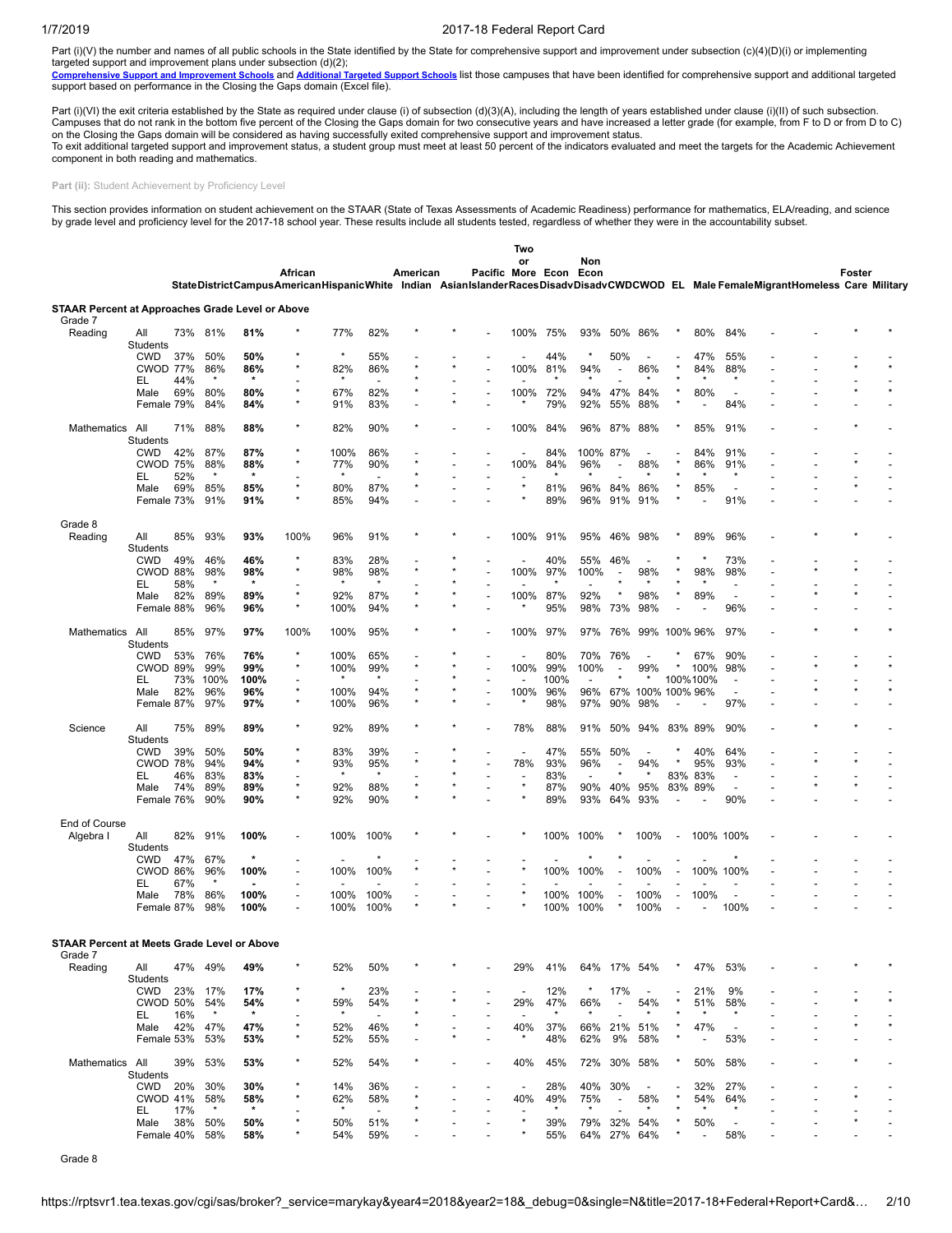|                                                         |                        |            |                 |                |                                          |                          |                                 |          |         |                   | Two<br>or                           |                | Non                      |                                     |                          |                          |                |                                 |                                                                                          |        |  |
|---------------------------------------------------------|------------------------|------------|-----------------|----------------|------------------------------------------|--------------------------|---------------------------------|----------|---------|-------------------|-------------------------------------|----------------|--------------------------|-------------------------------------|--------------------------|--------------------------|----------------|---------------------------------|------------------------------------------------------------------------------------------|--------|--|
|                                                         |                        |            |                 |                | African                                  |                          |                                 | American |         | Pacific More Econ |                                     |                | Econ                     |                                     |                          |                          |                |                                 |                                                                                          | Foster |  |
|                                                         |                        |            |                 |                | StateDistrictCampusAmericanHispanicWhite |                          |                                 |          |         |                   |                                     |                |                          |                                     |                          |                          |                |                                 | Indian AsianIslanderRacesDisadvDisadvCWDCWOD EL Male FemaleMigrantHomeless Care Military |        |  |
| Reading                                                 | All<br>Students        | 48%        | 55%             | 55%            | 0%                                       | 52%                      | 56%                             |          |         |                   | 78%                                 | 50%            | 62%                      | 12%                                 | 60%                      | $\star$                  | 48%            | 61%                             |                                                                                          |        |  |
|                                                         | <b>CWD</b>             | 23%        | 12%             | 12%            |                                          | 33%                      | 6%                              |          |         |                   | $\overline{a}$                      | 7%             | 18%                      | 12%                                 | $\overline{\phantom{a}}$ |                          |                | 9%                              |                                                                                          |        |  |
|                                                         | <b>CWOD 51%</b>        |            | 60%             | 60%            |                                          | 55%                      | 62%                             | $\star$  |         |                   | 78%                                 | 55%            | 68%                      |                                     | 60%                      |                          | 53%            | 67%                             |                                                                                          |        |  |
|                                                         | EL<br>Male             | 13%<br>44% | $^\star$<br>48% | $\star$<br>48% | $\star$                                  | $\star$<br>48%           | $\star$<br>50%                  | $\star$  |         |                   | 60%                                 | $\star$<br>42% | 56%                      |                                     | 53%                      |                          | 48%            | Ĭ.                              |                                                                                          |        |  |
|                                                         | Female 53%             |            | 61%             | 61%            |                                          | 56%                      | 61%                             |          |         |                   |                                     | 57%            | 71%                      | 9%                                  | 67%                      |                          |                | 61%                             |                                                                                          |        |  |
|                                                         |                        |            |                 |                |                                          |                          |                                 |          |         |                   |                                     |                |                          |                                     |                          |                          |                |                                 |                                                                                          |        |  |
| Mathematics                                             | All                    | 50%        | 83%             | 83%            | 60%                                      | 87%                      | 81%                             |          |         |                   | 89%                                 | 81%            | 86%                      | 44%                                 | 87%                      | 67%                      | 81%            | 85%                             |                                                                                          |        |  |
|                                                         | Students<br><b>CWD</b> | 25%        | 44%             | 44%            | ×                                        | 67%                      | 29%                             |          |         |                   | $\overline{\phantom{a}}$            | 40%            | 50%                      | 44%                                 | $\overline{\phantom{a}}$ |                          | 40%            | 50%                             |                                                                                          |        |  |
|                                                         | <b>CWOD 53%</b>        |            | 87%             | 87%            | $\star$                                  | 89%                      | 87%                             | $\star$  |         |                   | 89%                                 | 85%            | 90%                      | $\overline{\phantom{a}}$            | 87%                      |                          | 86%            | 88%                             |                                                                                          |        |  |
|                                                         | EL                     | 30%        | 67%             | 67%            |                                          | $\star$                  | $\star$                         |          |         |                   | ÷                                   | 67%            |                          |                                     |                          | 67%                      | 67%            | $\overline{\phantom{a}}$        |                                                                                          |        |  |
|                                                         | Male                   | 48%        | 81%             | 81%            |                                          | 90%                      | 78%                             |          |         |                   | 100%                                | 77%            | 86%                      | 40%                                 | 86%                      |                          | 67% 81%        | ÷,                              |                                                                                          |        |  |
|                                                         | Female 53%             |            | 85%             | 85%            |                                          | 83%                      | 85%                             |          |         |                   |                                     | 84%            | 86%                      | 50%                                 | 88%                      |                          |                | 85%                             |                                                                                          |        |  |
| Science                                                 | All                    | 50%        | 65%             | 65%            |                                          | 58%                      | 68%                             |          |         |                   | 67%                                 | 59%            | 76%                      |                                     | 19% 71%                  |                          | 50% 65%        | 66%                             |                                                                                          |        |  |
|                                                         | <b>Students</b>        |            |                 |                |                                          |                          |                                 |          |         |                   |                                     |                |                          |                                     |                          |                          |                |                                 |                                                                                          |        |  |
|                                                         | <b>CWD</b>             | 23%        | 19%             | 19%            | ×                                        | 33%                      | 11%                             |          |         |                   | $\overline{\phantom{a}}$            | 13%            | 27%                      | 19%                                 | $\overline{\phantom{a}}$ | *                        | 20%            | 18%                             |                                                                                          |        |  |
|                                                         | <b>CWOD 53%</b><br>EL  | 19%        | 71%<br>50%      | 71%<br>50%     |                                          | 61%<br>$\star$           | 75%                             |          |         |                   | 67%<br>$\overline{a}$               | 64%<br>50%     | 83%                      |                                     | 71%                      | 50%                      | 71%<br>50%     | 71%<br>$\overline{\phantom{a}}$ |                                                                                          |        |  |
|                                                         | Male                   | 51%        | 65%             | 65%            |                                          | 60%                      | 68%                             |          |         |                   | ×                                   | 54%            | 79%                      | 20%                                 | 71%                      | 50%                      | 65%            | $\overline{\phantom{a}}$        |                                                                                          |        |  |
|                                                         | Female 50%             |            | 66%             | 66%            |                                          | 56%                      | 68%                             |          |         |                   |                                     | 63%            | 73%                      | 18%                                 | 71%                      |                          |                | 66%                             |                                                                                          |        |  |
|                                                         |                        |            |                 |                |                                          |                          |                                 |          |         |                   |                                     |                |                          |                                     |                          |                          |                |                                 |                                                                                          |        |  |
| End of Course                                           | All                    | 53%        | 67%             | 99%            |                                          | 92%                      | 100%                            |          |         |                   |                                     | 97%            | 100%                     |                                     | 99%                      | $\overline{a}$           | 97%            | 100%                            |                                                                                          |        |  |
| Algebra I                                               | Students               |            |                 |                |                                          |                          |                                 |          |         |                   |                                     |                |                          |                                     |                          |                          |                |                                 |                                                                                          |        |  |
|                                                         | <b>CWD</b>             | 19%        | 28%             |                |                                          |                          |                                 |          |         |                   |                                     |                |                          |                                     |                          |                          |                |                                 |                                                                                          |        |  |
|                                                         | CWOD 58%               |            | 74%<br>$\star$  | 99%            |                                          | 92%                      | 100%                            |          |         |                   |                                     | 97%            | 100%                     |                                     | 99%                      |                          | 97%            | 100%                            |                                                                                          |        |  |
|                                                         | EL<br>Male             | 29%<br>49% |                 |                |                                          | 86%                      |                                 |          |         |                   | $\star$                             |                |                          |                                     |                          |                          | 97%            | ÷,                              |                                                                                          |        |  |
|                                                         | Female 58%             |            | 60%<br>76%      | 97%<br>100%    |                                          | 100%                     | 100%<br>100%                    |          |         |                   |                                     | 95%<br>100%    | 100%<br>100%             |                                     | 97%<br>100%              |                          |                | 100%                            |                                                                                          |        |  |
|                                                         |                        |            |                 |                |                                          |                          |                                 |          |         |                   |                                     |                |                          |                                     |                          |                          |                |                                 |                                                                                          |        |  |
|                                                         |                        |            |                 |                |                                          |                          |                                 |          |         |                   |                                     |                |                          |                                     |                          |                          |                |                                 |                                                                                          |        |  |
| <b>STAAR Percent at Masters Grade Level</b><br>Grade 7  |                        |            |                 |                |                                          |                          |                                 |          |         |                   |                                     |                |                          |                                     |                          |                          |                |                                 |                                                                                          |        |  |
| Reading                                                 | All                    | 28%        | 28%             | 28%            |                                          | 30%                      | 28%                             |          |         |                   | 29%                                 | 23%            | 38%                      | 10%                                 | 30%                      |                          | 24%            | 33%                             |                                                                                          |        |  |
|                                                         | Students               |            |                 |                |                                          |                          |                                 |          |         |                   |                                     |                |                          |                                     |                          |                          |                |                                 |                                                                                          |        |  |
|                                                         | <b>CWD</b>             | 10%        | 10%             | 10%            |                                          | $\star$                  | 14%                             |          |         |                   | $\overline{\phantom{a}}$            | 8%             |                          | 10%                                 | $\overline{\phantom{a}}$ |                          | 11%            | 9%                              |                                                                                          |        |  |
|                                                         | CWOD 30%<br>EL         | 6%         | 30%<br>$\star$  | 30%<br>$\star$ |                                          | 35%<br>÷                 | 30%<br>$\overline{\phantom{a}}$ |          |         |                   | 29%                                 | 25%<br>÷       | 39%                      | $\overline{\phantom{a}}$            | 30%                      |                          | 27%            | 36%<br>$\star$                  |                                                                                          |        |  |
|                                                         | Male                   | 24%        | 24%             | 24%            |                                          | 21%                      | 25%                             |          |         |                   | 40%                                 | 21%            | 32%                      | 11%                                 | 27%                      |                          | 24%            | $\overline{\phantom{a}}$        |                                                                                          |        |  |
|                                                         | Female 33%             |            | 33%             | 33%            |                                          | 43%                      | 31%                             |          |         |                   | $\star$                             | 25%            | 46%                      | 9%                                  | 36%                      |                          |                | 33%                             |                                                                                          |        |  |
|                                                         |                        |            |                 |                |                                          |                          |                                 |          |         |                   |                                     |                |                          |                                     |                          |                          |                |                                 |                                                                                          |        |  |
| Mathematics                                             | All<br><b>Students</b> | 18%        | 15%             | 15%            |                                          | 24%                      | 13%                             |          |         |                   | 0%                                  | 10%            | 25%                      | 13%                                 | 15%                      |                          | 12%            | 19%                             |                                                                                          |        |  |
|                                                         | <b>CWD</b>             | 7%         | 13%             | 13%            |                                          | 14%                      | 14%                             |          |         |                   | $\overline{\phantom{a}}$            | 12%            | 20%                      | 13%                                 |                          |                          | 11%            | 18%                             |                                                                                          |        |  |
|                                                         | CWOD 19%               |            | 15%             | 15%            |                                          | 27%                      | 13%                             |          |         |                   | 0%                                  | 10%            | 25%                      | $\overline{\phantom{a}}$            | 15%                      |                          | 12%            | 19%                             |                                                                                          |        |  |
|                                                         | EL                     | 5%         |                 | $\star$        |                                          | $\star$                  | $\sim$                          |          |         |                   |                                     |                |                          |                                     |                          |                          |                |                                 |                                                                                          |        |  |
|                                                         | Male<br>Female 18%     | 17%        | 12%<br>19%      | 12%<br>19%     | $\star$                                  | 25%<br>23%               | 9%<br>20%                       |          |         |                   | ×                                   | 9%<br>11%      | 18%<br>32%               | 11%<br>18%                          | 12%<br>19%               |                          | 12%            | ÷,<br>19%                       |                                                                                          |        |  |
|                                                         |                        |            |                 |                |                                          |                          |                                 |          |         |                   |                                     |                |                          |                                     |                          |                          |                |                                 |                                                                                          |        |  |
| Grade 8                                                 |                        |            |                 |                |                                          |                          |                                 |          |         |                   |                                     |                |                          |                                     |                          |                          |                |                                 |                                                                                          |        |  |
| Reading                                                 | All                    | 26%        | 28%             | 28%            | 0%                                       | 14%                      | 33%                             |          |         |                   | 33%                                 | 24%            | 34%                      | 4%                                  | 31%                      |                          | 21%            | 34%                             |                                                                                          |        |  |
|                                                         | Students<br><b>CWD</b> | 8%         | 4%              | 4%             |                                          | 0%                       | 6%                              |          |         |                   | $\overline{\phantom{a}}$            | 0%             | 9%                       | 4%                                  |                          |                          |                | 9%                              |                                                                                          |        |  |
|                                                         | <b>CWOD 28%</b>        |            | 31%             | 31%            |                                          | 16%                      | 36%                             |          |         |                   | 33%                                 | 27%            | 38%                      |                                     | 31%                      |                          | 25%            | 37%                             |                                                                                          |        |  |
|                                                         | EL                     | 4%         | $\star$         | $\star$        |                                          | $\star$                  | $\star$                         |          |         |                   |                                     | $\star$        |                          |                                     |                          |                          |                |                                 |                                                                                          |        |  |
|                                                         | Male                   | 22%        | 21%             | 21%            | $\star$                                  | 8%                       | 26%                             | $\star$  |         |                   | 40%                                 | 19%            | 25%                      | $\star$                             | 25%                      | $\star$                  | 21%            | ÷,                              |                                                                                          |        |  |
|                                                         | Female 30%             |            | 34%             | 34%            |                                          | 20%                      | 40%                             |          |         |                   |                                     | 28%            | 46%                      | 9%                                  | 37%                      | $\overline{a}$           | ÷,             | 34%                             |                                                                                          |        |  |
| Mathematics All                                         |                        | 15%        | 39%             | 39%            | 0%                                       | 43%                      | 38%                             | $\star$  |         |                   | 33%                                 | 34%            | 46%                      | 8%                                  | 42%                      |                          | 33% 39%        | 38%                             |                                                                                          |        |  |
|                                                         | Students               |            |                 |                |                                          |                          |                                 |          |         |                   |                                     |                |                          |                                     |                          |                          |                |                                 |                                                                                          |        |  |
|                                                         | <b>CWD</b>             | 9%         | 8%              | 8%             | ×                                        | 17%                      | 6%                              | $\star$  |         |                   | $\overline{\phantom{a}}$            | 7%             | 10%                      | 8%                                  | $\overline{\phantom{a}}$ | $\star$                  | 7%             | 10%                             |                                                                                          |        |  |
|                                                         | CWOD 16%<br>EL         | 6%         | 42%<br>33%      | 42%<br>33%     |                                          | 45%                      | 42%                             |          |         |                   | 33%<br>$\blacksquare$               | 37%<br>33%     | 51%<br>$\blacksquare$    | $\overline{\phantom{a}}$<br>$\star$ | 42%                      |                          | 43%<br>33% 33% | 41%<br>$\overline{\phantom{a}}$ |                                                                                          |        |  |
|                                                         | Male                   | 14%        | 39%             | 39%            |                                          | 48%                      | 38%                             |          |         |                   | 33%                                 | 32%            | 47%                      | 7%                                  | 43%                      |                          | 33% 39%        | $\overline{\phantom{a}}$        |                                                                                          |        |  |
|                                                         | Female 16%             |            | 38%             | 38%            |                                          | 37%                      | 39%                             | $\star$  |         |                   | $\star$                             | 36%            | 44%                      | 10%                                 | 41%                      | $\overline{a}$           |                | 38%                             |                                                                                          |        |  |
| Science                                                 | All                    | 27%        | 38%             |                | $^\star$                                 | 36%                      | 39%                             | $\star$  |         |                   | 22%                                 | 31%            | 49%                      | 8%                                  |                          |                          | 33% 40%        | 36%                             |                                                                                          |        |  |
|                                                         | <b>Students</b>        |            |                 | 38%            |                                          |                          |                                 |          |         |                   |                                     |                |                          |                                     | 41%                      |                          |                |                                 |                                                                                          |        |  |
|                                                         | <b>CWD</b>             | 8%         | 8%              | 8%             |                                          | 17%                      | 6%                              |          |         |                   | $\overline{\phantom{a}}$            | 0%             | 18%                      | 8%                                  | $\overline{\phantom{a}}$ | $^\star$                 | 7%             | 9%                              |                                                                                          |        |  |
|                                                         | <b>CWOD 29%</b>        |            | 41%             | 41%            | ×                                        | 39%                      | 43%                             | $\star$  | $\star$ |                   | 22%                                 | 34%            | 54%                      | $\overline{\phantom{a}}$            | 41%                      | $\star$                  | 45%            | 38%                             |                                                                                          |        |  |
|                                                         | EL                     | 6%         | 33%             | 33%            |                                          | $\star$                  | $\star$                         |          |         |                   | $\overline{\phantom{a}}$<br>$\star$ | 33%            | $\overline{\phantom{a}}$ |                                     |                          | 33%                      | 33%            | $\overline{\phantom{a}}$        |                                                                                          |        |  |
|                                                         | Male<br>Female 25%     | 29%        | 40%<br>36%      | 40%<br>36%     |                                          | 36%<br>36%               | 44%<br>34%                      | $\star$  |         |                   | ×                                   | 34%<br>28%     | 48%<br>51%               | 7%<br>9%                            | 45%<br>38%               | 33%<br>$\overline{a}$    | 40%<br>÷,      | $\overline{\phantom{a}}$<br>36% |                                                                                          |        |  |
|                                                         |                        |            |                 |                |                                          |                          |                                 |          |         |                   |                                     |                |                          |                                     |                          |                          |                |                                 |                                                                                          |        |  |
| End of Course                                           |                        |            |                 |                |                                          |                          |                                 |          |         |                   |                                     |                |                          |                                     |                          |                          |                |                                 |                                                                                          |        |  |
| Algebra I                                               | All<br><b>Students</b> | 31%        | 39%             | 81%            | $\overline{\phantom{a}}$                 | 67%                      | 84%                             | $\star$  |         |                   | ×                                   | 84%            | 76%                      |                                     | 80%                      | $\overline{\phantom{a}}$ | 69%            | 92%                             |                                                                                          |        |  |
|                                                         | <b>CWD</b>             | 7%         | 11%             | $\star$        |                                          | $\blacksquare$           | $\star$                         |          |         |                   |                                     |                |                          |                                     |                          |                          |                | $\star$                         |                                                                                          |        |  |
|                                                         | CWOD 34%               |            | 45%             | 80%            |                                          | 67%                      | 84%                             |          |         |                   |                                     | 84%            | 76%                      |                                     | 80%                      |                          | 69%            | 91%                             |                                                                                          |        |  |
|                                                         | EL                     | 12%        | $\star$         | ٠              |                                          | $\overline{\phantom{a}}$ | $\blacksquare$                  |          |         |                   | $\star$                             |                |                          |                                     |                          |                          |                | ÷                               |                                                                                          |        |  |
|                                                         | Male<br>Female 34%     | 28%        | 30%<br>52%      | 69%<br>92%     |                                          | 57%<br>80%               | 75%<br>93%                      |          |         |                   |                                     | 84%<br>84%     | 53%<br>100%              |                                     | 69%<br>91%               | $\overline{a}$           | 69%            | $\overline{\phantom{a}}$<br>92% |                                                                                          |        |  |
|                                                         |                        |            |                 |                |                                          |                          |                                 |          |         |                   |                                     |                |                          |                                     |                          |                          |                |                                 |                                                                                          |        |  |
|                                                         |                        |            |                 |                |                                          |                          |                                 |          |         |                   |                                     |                |                          |                                     |                          |                          |                |                                 |                                                                                          |        |  |
| <b>STAAR Percent at Approaches Grade Level or Above</b> |                        |            |                 |                |                                          |                          |                                 |          |         |                   |                                     |                |                          |                                     |                          |                          |                |                                 |                                                                                          |        |  |
| All Grades<br>All Subjects                              | All                    |            | 77% 86%         | 90%            | 84%                                      | 90%                      | 90%                             | 93%      | 100%    |                   | 95%                                 | 88%            |                          |                                     | 95% 62% 94% 66% 88%      |                          |                | 93%                             |                                                                                          | 75%    |  |
|                                                         | <b>Students</b>        |            |                 |                |                                          |                          |                                 |          |         |                   |                                     |                |                          |                                     |                          |                          |                |                                 |                                                                                          |        |  |
|                                                         |                        |            |                 |                |                                          |                          |                                 |          |         |                   |                                     |                |                          |                                     |                          |                          |                |                                 |                                                                                          |        |  |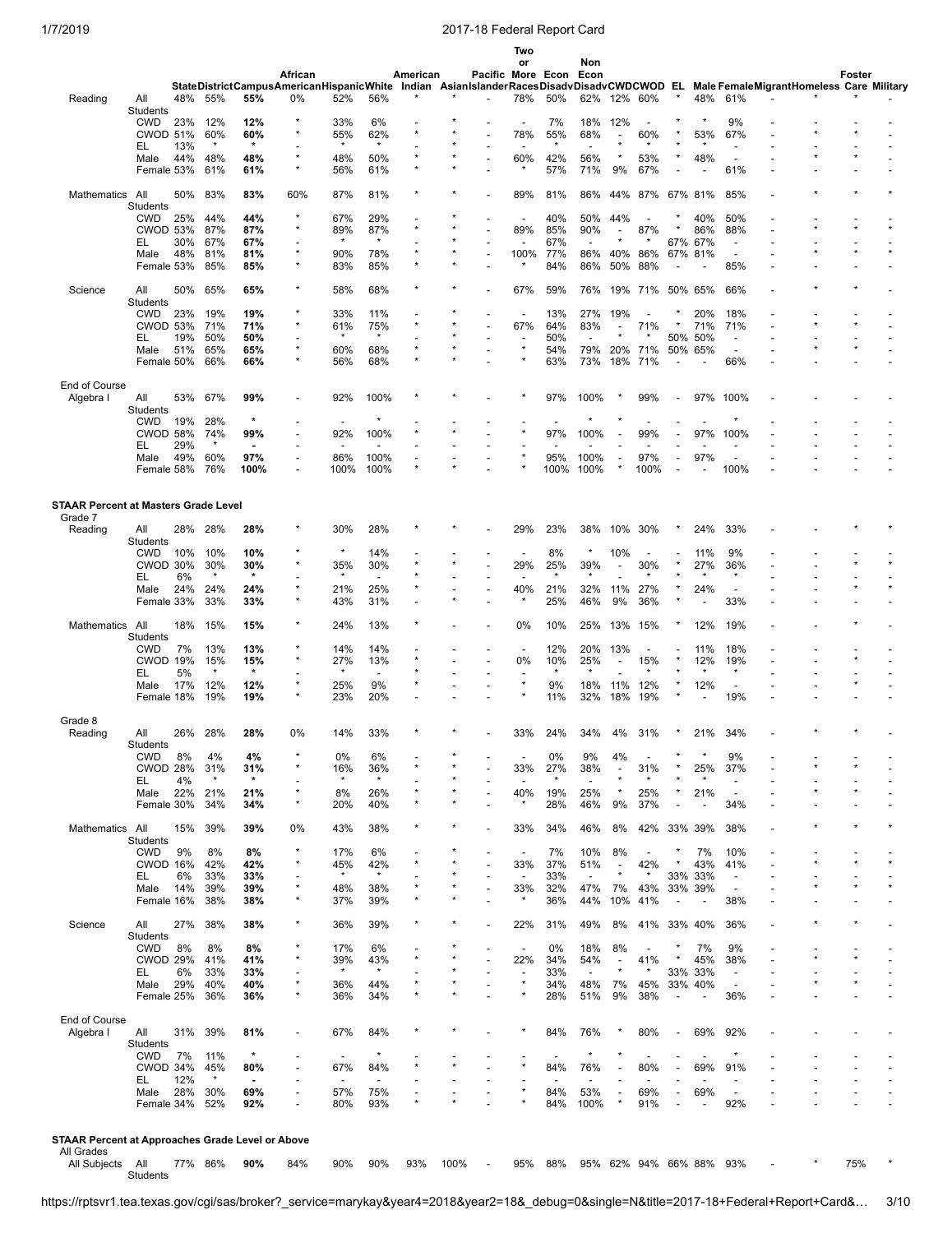|                                                           |                        |            |            |            |                                          |                |                |                          |                    |                   | Two                             |            |                |                                |                          |                                     |                          |                                                      |                                                                                          |                                 |  |
|-----------------------------------------------------------|------------------------|------------|------------|------------|------------------------------------------|----------------|----------------|--------------------------|--------------------|-------------------|---------------------------------|------------|----------------|--------------------------------|--------------------------|-------------------------------------|--------------------------|------------------------------------------------------|------------------------------------------------------------------------------------------|---------------------------------|--|
|                                                           |                        |            |            |            | African                                  |                |                | American                 |                    | Pacific More Econ | or                              |            | Non<br>Econ    |                                |                          |                                     |                          |                                                      |                                                                                          | Foster                          |  |
|                                                           |                        |            |            |            | StateDistrictCampusAmericanHispanicWhite |                |                |                          |                    |                   |                                 |            |                |                                |                          |                                     |                          |                                                      | Indian AsianIslanderRacesDisadvDisadvCWDCWOD EL Male FemaleMigrantHomeless Care Military |                                 |  |
|                                                           | <b>CWD</b>             | 45%        | 57%        | 62%        |                                          | 81%            | 56%            |                          |                    |                   |                                 | 60%        | 67%            | 62%                            |                          | 67%                                 | 54%                      | 75%                                                  |                                                                                          |                                 |  |
|                                                           | CWOD 80%               |            | 90%        | 94%        | 95%<br>$\overline{a}$                    | 92%            | 94%<br>$\star$ | 93%<br>$\star$           | 100%               |                   | 95%                             | 92%        | 98%            |                                | 94%                      | 65%                                 | 93%                      | 95%<br>$\star$                                       |                                                                                          | 75%                             |  |
|                                                           | EL<br>Male             | 60%<br>74% | 70%<br>83% | 66%<br>88% | 94%                                      | 63%<br>87%     | 88%            | 88%                      |                    |                   | 96%                             | 63%<br>85% | 94%            | 67%<br>54%                     | 65%<br>93%               | 66%<br>61% 88%                      | 61%                      | $\overline{\phantom{a}}$                             |                                                                                          | 75%                             |  |
|                                                           | Female 79%             |            | 90%        | 93%        | 67%                                      | 95%            | 92%            | 100%                     | 100%               |                   | 94%                             | 91%        | 95%            | 75%                            | 95%                      |                                     |                          | 93%                                                  |                                                                                          |                                 |  |
|                                                           |                        |            |            |            |                                          |                |                |                          |                    |                   |                                 |            |                |                                |                          |                                     |                          |                                                      |                                                                                          |                                 |  |
| Reading                                                   | All                    | 73%        | 80%        | 87%        | 80%                                      | 86%            | 87%            | 100%                     |                    |                   | 100%                            | 83%        | 94%            | 48%                            | 92%                      | 54%                                 | 84%                      | 91%                                                  |                                                                                          |                                 |  |
|                                                           | Students<br><b>CWD</b> | 39%        | 42%        | 48%        | $\star$                                  | 62%            | 43%            |                          |                    |                   |                                 | 43%        | 63%            | 48%                            |                          |                                     | 38%                      | 64%                                                  |                                                                                          |                                 |  |
|                                                           | CWOD 77%               |            | 86%        | 92%        | 88%                                      | 89%            | 92%            | 100%                     |                    |                   | 100%                            | 89%        | 97%            |                                | 92%                      | 60% 91%                             |                          | 94%                                                  |                                                                                          |                                 |  |
|                                                           | EL                     | 52%        | 62%        | 54%        | $\overline{a}$                           | 50%            | $\star$        |                          |                    |                   | $\overline{a}$                  | 50%        | $\star$        |                                | 60%                      | 54%                                 | 45%                      | $\star$                                              |                                                                                          |                                 |  |
|                                                           | Male                   | 69%        | 77%        | 84%        | 100%                                     | 78%            | 84%            |                          |                    |                   | 100%                            | 78%        | 93%            | 38%                            | 91%                      | 45% 84%                             |                          | $\overline{\phantom{a}}$                             |                                                                                          |                                 |  |
|                                                           | Female 77%             |            | 84%        | 91%        | $\star$                                  | 96%            | 89%            |                          |                    |                   | 100%                            | 88%        | 95%            | 64%                            | 94%                      |                                     |                          | 91%                                                  |                                                                                          |                                 |  |
| Mathematics                                               | All                    | 80%        | 92%        | 94%        | 90%                                      | 94%            | 94%            |                          |                    |                   | 100%                            | 92%        | 97%            | 82%                            | 96%                      | 69%                                 | 93%                      | 96%                                                  |                                                                                          |                                 |  |
|                                                           | <b>Students</b>        |            |            |            |                                          |                |                |                          |                    |                   |                                 |            |                |                                |                          |                                     |                          |                                                      |                                                                                          |                                 |  |
|                                                           | <b>CWD</b>             | 52%        | 74%        | 82%        | $\star$                                  | 100%           | 78%            |                          |                    |                   |                                 | 83%        | 81%            | 82%                            |                          |                                     | 76%                      | 91%                                                  |                                                                                          |                                 |  |
|                                                           | CWOD 83%               |            | 95%        | 96%        | 100%                                     | 94%            | 96%            |                          |                    |                   | 100%                            | 94%        | 99%            | $\overline{a}$                 | 96%                      | 60%                                 | 95%                      | 97%                                                  |                                                                                          |                                 |  |
|                                                           | EL                     | 70%        | 76%        | 69%        | $\overline{a}$                           | 70%            | $\star$        |                          |                    |                   |                                 | 67%        | $\star$        |                                | 60%                      | 69%                                 | 64%                      | $\star$                                              |                                                                                          |                                 |  |
|                                                           | Male<br>Female 82%     | 78%        | 89%<br>95% | 93%<br>96% | 100%<br>$\star$                          | 93%<br>96%     | 92%<br>96%     |                          |                    |                   | 100%<br>100%                    | 90%<br>95% | 97%<br>97%     | 76%<br>91%                     | 95%<br>97%               | 64% 93%                             |                          | ÷<br>96%                                             |                                                                                          |                                 |  |
|                                                           |                        |            |            |            |                                          |                |                |                          |                    |                   |                                 |            |                |                                |                          |                                     |                          |                                                      |                                                                                          |                                 |  |
| Science                                                   | All                    | 79%        | 90%        | 89%        |                                          | 92%            | 89%            |                          |                    |                   | 78%                             | 88%        | 91%            | 50%                            | 94%                      | 83% 89%                             |                          | 90%                                                  |                                                                                          |                                 |  |
|                                                           | <b>Students</b>        |            |            |            |                                          |                |                |                          |                    |                   |                                 |            |                |                                |                          |                                     |                          |                                                      |                                                                                          |                                 |  |
|                                                           | <b>CWD</b>             | 48%        | 60%        | 50%        |                                          | 83%            | 39%            |                          |                    |                   | $\overline{\phantom{a}}$        | 47%        | 55%            | 50%                            | $\overline{\phantom{a}}$ |                                     | 40%                      | 64%                                                  |                                                                                          |                                 |  |
|                                                           | CWOD 82%               |            | 94%        | 94%        |                                          | 93%<br>$\star$ | 95%<br>$\star$ |                          |                    |                   | 78%                             | 93%        | 96%<br>÷,      |                                | 94%                      |                                     | 95%                      | 93%                                                  |                                                                                          |                                 |  |
|                                                           | EL<br>Male             | 58%<br>78% | 78%<br>87% | 83%<br>89% |                                          | 92%            | 88%            |                          |                    |                   |                                 | 83%<br>87% | 90%            | 40%                            | 95%                      | 83%<br>83%                          | 83%<br>89%               | $\overline{\phantom{a}}$<br>$\overline{\phantom{a}}$ |                                                                                          |                                 |  |
|                                                           | Female 80%             |            | 92%        | 90%        |                                          | 92%            | 90%            |                          |                    |                   |                                 | 89%        | 93%            | 64%                            | 93%                      |                                     |                          | 90%                                                  |                                                                                          |                                 |  |
|                                                           |                        |            |            |            |                                          |                |                |                          |                    |                   |                                 |            |                |                                |                          |                                     |                          |                                                      |                                                                                          |                                 |  |
|                                                           |                        |            |            |            |                                          |                |                |                          |                    |                   |                                 |            |                |                                |                          |                                     |                          |                                                      |                                                                                          |                                 |  |
| STAAR Percent at Meets Grade Level or Above<br>All Grades |                        |            |            |            |                                          |                |                |                          |                    |                   |                                 |            |                |                                |                          |                                     |                          |                                                      |                                                                                          |                                 |  |
| All Subjects                                              | All                    | 47%        | 57%        | 64%        | 36%                                      | 63%            | 65%            | 64%                      | 82%                |                   | 66%                             | 58%        | 74%            | 25%                            | 69%                      | 31% 60%                             |                          | 68%                                                  |                                                                                          | 50%                             |  |
|                                                           | Students               |            |            |            |                                          |                |                |                          |                    |                   |                                 |            |                |                                |                          |                                     |                          |                                                      |                                                                                          |                                 |  |
|                                                           | <b>CWD</b>             | 23%        | 25%        | 25%        | $^\star$                                 | 28%            | 22%            | $\overline{\phantom{0}}$ | $\star$            |                   | $\overline{\phantom{a}}$        | 20%        | 35%            | 25%                            |                          |                                     | 11% 25%                  | 24%                                                  |                                                                                          |                                 |  |
|                                                           | <b>CWOD 50%</b>        |            | 61%        | 69%        | 40%                                      | 68%            | 70%<br>$\star$ | 64%                      | 88%                |                   | 66%                             | 63%        | 79%            |                                | 69%                      | 39%                                 | 65%                      | 73%<br>$\star$                                       |                                                                                          | 50%                             |  |
|                                                           | EL<br>Male             | 26%<br>45% | 30%<br>55% | 31%<br>60% | $\blacksquare$<br>31%                    | 33%<br>62%     | 61%            | 38%                      |                    |                   | 64%                             | 30%<br>51% | 75%            | 11%<br>25%                     | 39%<br>65%               |                                     | 31% 25%<br>25% 60%       | $\overline{\phantom{a}}$                             |                                                                                          | 50%                             |  |
|                                                           | Female 50%             |            | 59%        | 68%        | 44%                                      | 64%            | 69%            | 100%                     | 88%                |                   | 69%                             | 64%        | 74%            | 24%                            | 73%                      |                                     |                          | 68%                                                  |                                                                                          |                                 |  |
|                                                           |                        |            |            |            |                                          |                |                |                          |                    |                   |                                 |            |                |                                |                          |                                     |                          |                                                      |                                                                                          |                                 |  |
| Reading                                                   | All                    | 46%        | 50%        | 52%        | 20%                                      | 52%            | 53%            | 60%                      |                    |                   | 56%                             | 45%        | 63%            | 14%                            | 57%                      | 8%                                  | 47%                      | 58%                                                  |                                                                                          |                                 |  |
|                                                           | Students               |            |            |            | $\star$                                  |                |                |                          |                    |                   |                                 |            |                |                                |                          |                                     |                          |                                                      |                                                                                          |                                 |  |
|                                                           | <b>CWD</b><br>CWOD 48% | 22%        | 20%<br>54% | 14%<br>57% | 25%                                      | 15%<br>57%     | 15%<br>58%     | 60%                      |                    |                   | $\overline{\phantom{a}}$<br>56% | 10%<br>51% | 25%<br>67%     | 14%                            | 57%                      | 10%                                 | 18%<br>52%               | 9%<br>63%                                            |                                                                                          |                                 |  |
|                                                           | EL                     | 21%        | 18%        | 8%         | $\overline{\phantom{a}}$                 | 10%            | $\star$        |                          |                    |                   | $\overline{a}$                  | 8%         |                |                                | 10%                      | 8%                                  | 0%                       | $\star$                                              |                                                                                          |                                 |  |
|                                                           | Male                   | 41%        | 47%        | 47%        | 17%                                      | 50%            | 48%            |                          |                    |                   | 50%                             | 39%        | 61%            | 18%                            | 52%                      | 0%                                  | 47%                      |                                                      |                                                                                          |                                 |  |
|                                                           | Female 50%             |            | 54%        | 58%        | $\star$                                  | 54%            | 58%            |                          |                    |                   | 67%                             | 53%        | 67%            | 9%                             | 63%                      |                                     |                          | 58%                                                  |                                                                                          |                                 |  |
|                                                           |                        |            |            |            |                                          |                |                |                          |                    |                   |                                 |            |                |                                |                          |                                     |                          |                                                      |                                                                                          |                                 |  |
| Mathematics All                                           | Students               | 48%        | 64%        | 75%        | 60%                                      | 76%            | 75%            |                          |                    |                   | 75%                             | 69%        | 84%            | 38%                            | 80%                      |                                     | 46% 71%                  | 79%                                                  |                                                                                          |                                 |  |
|                                                           | <b>CWD</b>             | 26%        | 33%        | 38%        |                                          | 38%            | 35%            |                          |                    |                   |                                 | 33%        | 50%            | 38%                            |                          |                                     | 35%                      | 41%                                                  |                                                                                          |                                 |  |
|                                                           | <b>CWOD 51%</b>        |            | 68%        | 80%        | 63%                                      | 82%            | 80%            |                          |                    |                   | 75%                             | 75%        | 88%            | $\overline{\phantom{a}}$       | 80%                      |                                     | 50% 77%                  | 83%                                                  |                                                                                          |                                 |  |
|                                                           | EL                     | 33%        | 46%        | 46%        |                                          | 50%            | $\star$        |                          |                    |                   |                                 | 42%        | $\star$        |                                | 50%                      | 46% 36%                             |                          | $\star$                                              |                                                                                          |                                 |  |
|                                                           | Male                   | 47%        | 62%        | 71%        | 50%                                      | 76%            | 71%            |                          |                    |                   | 80%                             | 62%        | 86%            | 35%                            | 77%                      |                                     | 36% 71%                  |                                                      |                                                                                          |                                 |  |
|                                                           | Female 49%             |            | 66%        | 79%        | $\star$                                  | 77%            | 79%            |                          |                    |                   | 67%                             | 77%        | 82%            | 41%                            | 83%                      |                                     |                          | 79%                                                  |                                                                                          |                                 |  |
| Science                                                   | All                    | 49%        | 60%        | 65%        |                                          | 58%            | 68%            |                          |                    |                   | 67%                             | 59%        | 76%            |                                | 19% 71%                  | 50% 65%                             |                          | 66%                                                  |                                                                                          |                                 |  |
|                                                           | Students               |            |            |            |                                          |                |                |                          |                    |                   |                                 |            |                |                                |                          |                                     |                          |                                                      |                                                                                          |                                 |  |
|                                                           | CWD                    | 23%        | 19%        | 19%        |                                          | 33%            | 11%            |                          |                    |                   | $\overline{\phantom{a}}$        | 13%        | 27%            | 19%                            | $\overline{\phantom{a}}$ |                                     | 20%                      | 18%                                                  |                                                                                          |                                 |  |
|                                                           | <b>CWOD 52%</b>        |            | 66%        | 71%        |                                          | 61%            | 75%            |                          |                    |                   | 67%                             | 64%        | 83%            |                                | 71%                      | $\star$                             | 71%                      | 71%                                                  |                                                                                          |                                 |  |
|                                                           | EL                     | 21%        | 28%        | 50%        |                                          | $\star$        |                |                          |                    |                   | ÷                               | 50%        |                |                                |                          | 50%                                 | 50%                      | $\overline{\phantom{a}}$                             |                                                                                          |                                 |  |
|                                                           | Male<br>Female 49%     | 50%        | 60%<br>60% | 65%<br>66% |                                          | 60%<br>56%     | 68%<br>68%     |                          |                    |                   |                                 | 54%<br>63% | 79%<br>73%     | 20%<br>18%                     | 71%<br>71%               | 50% 65%<br>$\overline{\phantom{a}}$ | $\blacksquare$           | ÷,<br>66%                                            |                                                                                          |                                 |  |
|                                                           |                        |            |            |            |                                          |                |                |                          |                    |                   |                                 |            |                |                                |                          |                                     |                          |                                                      |                                                                                          |                                 |  |
|                                                           |                        |            |            |            |                                          |                |                |                          |                    |                   |                                 |            |                |                                |                          |                                     |                          |                                                      |                                                                                          |                                 |  |
| <b>STAAR Percent at Masters Grade Level</b><br>All Grades |                        |            |            |            |                                          |                |                |                          |                    |                   |                                 |            |                |                                |                          |                                     |                          |                                                      |                                                                                          |                                 |  |
| All Subjects                                              | aii                    |            | 21% 25%    | 33%        | 4%                                       | 32%            | 35%            | 36%                      | 55%                |                   | 27%                             | 28%        | 43%            | 9%                             | 36%                      |                                     | 22% 30%                  | 37%                                                  |                                                                                          | 38%                             |  |
|                                                           | Students               |            |            |            |                                          |                |                |                          |                    |                   |                                 |            |                |                                |                          |                                     |                          |                                                      |                                                                                          |                                 |  |
|                                                           | <b>CWD</b>             | 8%         | 10%        | 9%         | $\star$                                  | 9%             | 10%            | $\overline{a}$           | $\star$            |                   | $\overline{a}$                  | 6%         | 16%            | 9%                             | $\overline{\phantom{0}}$ | 0%                                  | 7%                       | 13%                                                  |                                                                                          |                                 |  |
|                                                           | <b>CWOD 23%</b>        |            | 27%        | 36%        | 5%                                       | 35%            | 38%            | 36%                      | 75%                |                   | 27%                             | 31%        | 45%            | $\overline{\phantom{a}}$       | 36%                      |                                     | 30% 34%                  | 40%                                                  |                                                                                          | 38%                             |  |
|                                                           | EL                     | 9%         | 11%        | 22%        | $\overline{\phantom{a}}$                 | 21%            | $\star$        | $\star$                  | $\star$<br>$\star$ |                   | $\overline{a}$                  | 20%        | $\star$        | 0%                             | 30%                      |                                     | 22% 14%                  | $\star$                                              |                                                                                          |                                 |  |
|                                                           | Male<br>Female 22%     | 20%        | 23%<br>27% | 30%<br>37% | 0%<br>11%                                | 30%<br>35%     | 32%<br>38%     | 13%<br>67%               | 50%                |                   | 28%<br>25%                      | 26%<br>30% | 37%<br>50%     | 7%<br>13%                      | 34%<br>40%               | 14% 30%<br>$\star$                  | $\overline{\phantom{a}}$ | $\overline{\phantom{a}}$<br>37%                      |                                                                                          | 38%<br>$\overline{\phantom{a}}$ |  |
|                                                           |                        |            |            |            |                                          |                |                |                          |                    |                   |                                 |            |                |                                |                          |                                     |                          |                                                      |                                                                                          |                                 |  |
| Reading                                                   | All                    |            | 19% 20%    | 28%        | 10%                                      | 23%            | 30%            | 0%                       |                    |                   | 31%                             | 23%        | 36%            | 7%                             | 31%                      | 8%                                  | 23%                      | 34%                                                  |                                                                                          |                                 |  |
|                                                           | Students               |            |            |            |                                          |                |                |                          |                    |                   |                                 |            |                |                                |                          |                                     |                          |                                                      |                                                                                          |                                 |  |
|                                                           | <b>CWD</b>             | 7%         | 7%         | 7%         | $\star$                                  | 0%             | 10%            |                          |                    |                   | $\overline{a}$<br>31%           | 5%<br>26%  | 13%            | 7%<br>$\overline{\phantom{a}}$ |                          | $^\star$                            | 6%                       | 9%                                                   |                                                                                          |                                 |  |
|                                                           | <b>CWOD 20%</b><br>EL  | 7%         | 21%<br>3%  | 31%<br>8%  | 13%<br>$\overline{\phantom{a}}$          | 26%<br>10%     | 33%<br>$\star$ | 0%                       |                    |                   | $\overline{a}$                  | 8%         | 38%<br>$\star$ | $\star$                        | 31%<br>10%               | 10% 26%<br>8%                       | 0%                       | 37%<br>$\star$                                       |                                                                                          |                                 |  |
|                                                           | Male                   | 16%        | 17%        | 23%        | 0%                                       | 16%            | 26%            |                          |                    |                   | 40%                             | 20%        | 28%            | 6%                             | 26%                      | 0%                                  | 23%                      | ÷                                                    |                                                                                          |                                 |  |
|                                                           | Female 22%             |            | 23%        | 34%        |                                          | 31%            | 36%            | $\star$                  |                    |                   | 17%                             | 27%        | 46%            | 9%                             | 37%                      |                                     | ÷,                       | 34%                                                  |                                                                                          |                                 |  |
|                                                           |                        |            |            |            |                                          |                |                |                          |                    |                   |                                 |            |                |                                |                          |                                     |                          |                                                      |                                                                                          |                                 |  |
| Mathematics All                                           |                        | 23%        | 30%        | 36%        | 0%                                       | 40%            | 37%            | $\star$                  |                    |                   | 25%                             | 31%        | 46%            | 13%                            | 40%                      | 31% 33%                             |                          | 41%                                                  |                                                                                          |                                 |  |
|                                                           | Students<br><b>CWD</b> |            | 10% 15%    | 13%        | $\star$                                  | 15%            | 13%            |                          |                    |                   | $\overline{a}$                  | 10%        | 19%            | 13%                            |                          |                                     | 9%                       | 18%                                                  |                                                                                          |                                 |  |
|                                                           | <b>CWOD 25%</b>        |            | 33%        | 40%        | 0%                                       | 43%            | 40%            |                          |                    |                   | 25%                             | 34%        | 48%            | $\overline{\phantom{a}}$       | 40%                      | 40% 36%                             |                          | 44%                                                  |                                                                                          |                                 |  |
|                                                           | EL                     | 13%        | 19%        | 31%        | $\overline{\phantom{a}}$                 | 30%            | $\star$        |                          |                    |                   | $\overline{\phantom{a}}$        | 25%        | $\star$        |                                | 40%                      | 31% 18%                             |                          | $\star$                                              |                                                                                          |                                 |  |
|                                                           | Male                   | 23%        | 29%        | 33%        | 0%                                       | 41%            | 32%            |                          |                    |                   | 20%                             | 28%        | 40%            | 9%                             | 36%                      |                                     | 18% 33%                  | $\overline{\phantom{a}}$                             |                                                                                          |                                 |  |
|                                                           | Female 24%             |            | 32%        | 41%        |                                          | 38%            | 42%            |                          |                    |                   | 33%                             | 35%        | 53%            | 18%                            | 44%                      |                                     | ÷,                       | 41%                                                  |                                                                                          |                                 |  |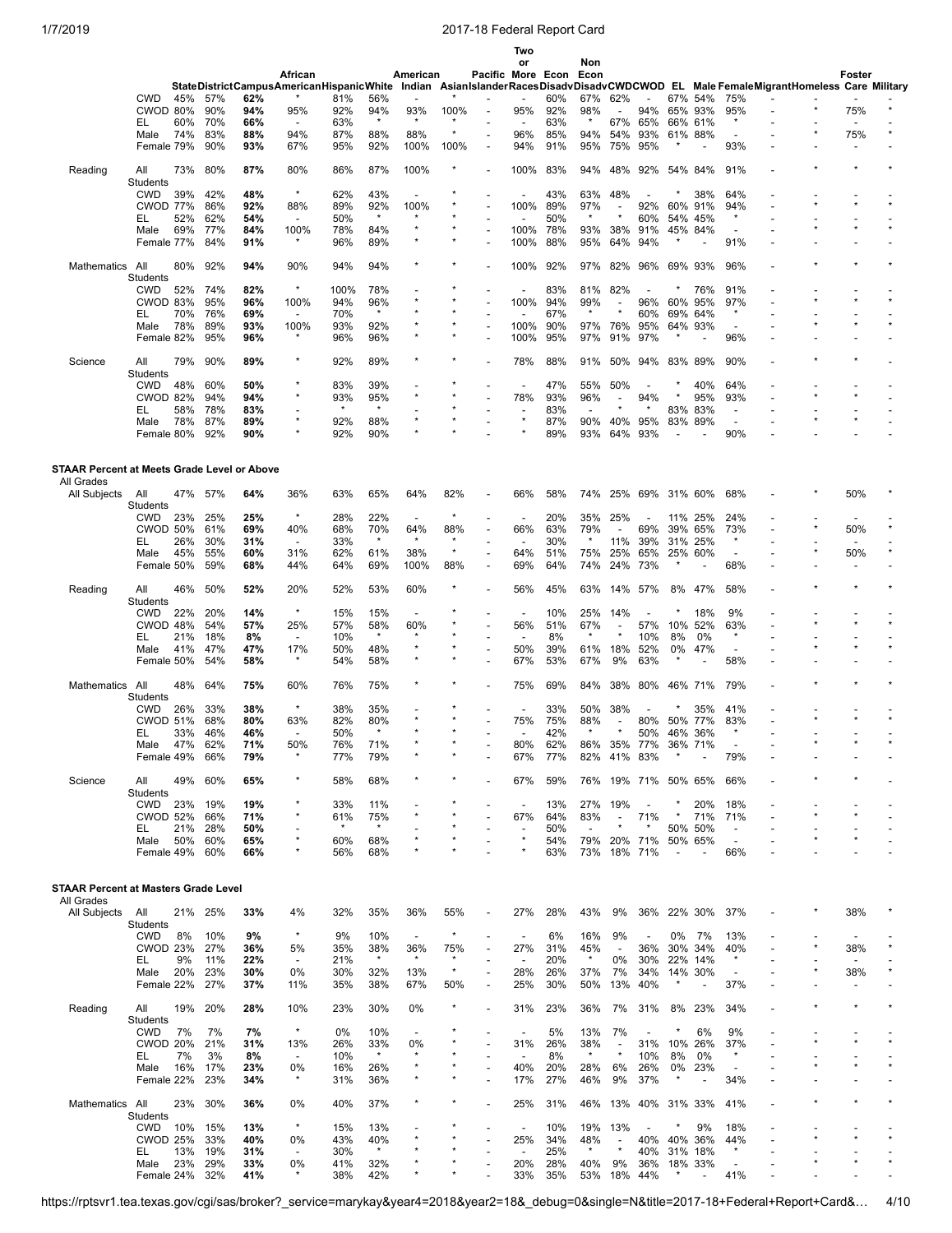**or Non**

StateDistrictCampusAmericanHispanicWhite Indian AsianIslanderRacesDisadvDisadvCWDCWOD EL Male FemaleMigrantHomeless Care Military **African American Pacific More Econ Econ Foster**

| Science | All             |    | 22% 26% | 38% |                          |     | 36% 39% |         |         | $\sim$                   |               | 22% 31% 49% 8% 41% 33% 40% 36% |                             |                          |    |         |                          |                          |  |
|---------|-----------------|----|---------|-----|--------------------------|-----|---------|---------|---------|--------------------------|---------------|--------------------------------|-----------------------------|--------------------------|----|---------|--------------------------|--------------------------|--|
|         | <b>Students</b> |    |         |     |                          |     |         |         |         |                          |               |                                |                             |                          |    |         |                          |                          |  |
|         | CWD             | 7% | 8%      | 8%  |                          | 17% | 6%      | $\sim$  |         | $\sim$                   | $\sim$ $\sim$ | 0%                             | 18% 8%                      | $\overline{\phantom{a}}$ | 7% | 9%      |                          |                          |  |
|         | CWOD 24% 29%    |    |         | 41% |                          | 39% | 43%     | $\star$ | $\star$ | $\sim$                   |               | 22% 34% 54% -                  |                             | 41% *                    |    | 45% 38% |                          |                          |  |
|         | EL .            |    | 5% 17%  | 33% | $\overline{\phantom{0}}$ |     |         |         |         | $\overline{\phantom{0}}$ | $\sim$        | 33%                            | $\frac{1}{2}$ * * 33% 33% - |                          |    |         | $\overline{\phantom{a}}$ | $\overline{\phantom{a}}$ |  |
|         | Male 23% 28%    |    |         | 40% |                          | 36% | 44%     | $\star$ |         | $\overline{\phantom{0}}$ |               | 34%                            | 48% 7% 45% 33% 40% -        |                          |    |         |                          |                          |  |
|         | Female 21% 25%  |    |         | 36% |                          |     | 36% 34% | $\star$ |         |                          |               | 28% 51% 9% 38% - -             |                             |                          |    | 36%     | $\overline{\phantom{a}}$ | $\sim$                   |  |
|         |                 |    |         |     |                          |     |         |         |         |                          |               |                                |                             |                          |    |         |                          |                          |  |

'\*' Indicates results are masked due to small numbers to protect student confidentiality.

Indicates zero observations reported for this group.

Part (iii): Academic Growth and Graduation Rate

#### **Part (iii)(I): Academic Growth**

This section provides information on students' academic growth for mathematics and ELA/reading for public elementary schools and secondary schools which don't have a graduation rate. These results include all students tested, regardless of whether they were in the accountability subset.

|                                         | All | African<br><b>Students American Hispanic</b> |    | White   | American<br>Indian       | Asian   | Pacific<br><b>Islander</b> | <b>Two or More</b><br>Races | Econ<br><b>Disady</b> | <b>CWD</b>               | EL      |
|-----------------------------------------|-----|----------------------------------------------|----|---------|--------------------------|---------|----------------------------|-----------------------------|-----------------------|--------------------------|---------|
| <b>Academic Growth Score</b><br>Reading |     |                                              |    |         |                          |         |                            |                             |                       |                          |         |
| <b>All Students</b>                     | 77  | 80                                           | 80 | 76      | ÷                        | $\star$ | $\overline{\phantom{a}}$   | 88                          | 78                    | 71                       | 85      |
| <b>CWD</b>                              | 71  | $\star$                                      | 71 | 69      | -                        | $\star$ | $\overline{\phantom{0}}$   | $\overline{\phantom{0}}$    | 71                    | 71                       | $\star$ |
| <b>CWOD</b>                             | 78  | 75                                           | 82 | 77      | $\star$                  | $\star$ | $\overline{\phantom{0}}$   | 88                          | 79                    |                          | 90      |
| EL                                      | 85  |                                              | 90 | $\star$ | $\star$                  | $\star$ |                            |                             | 83                    | $\star$                  | 85      |
| Male                                    | 74  | 83                                           | 78 | 71      | $\star$                  | $\star$ | $\overline{\phantom{a}}$   | 100                         | 75                    | 68                       | 82      |
| Female                                  | 81  | $\star$                                      | 83 | 81      | $\star$                  | $\star$ | $\overline{\phantom{a}}$   | $\star$                     | 81                    | 75                       | $\star$ |
| <b>Mathematics</b>                      |     |                                              |    |         |                          |         |                            |                             |                       |                          |         |
| All Students                            | 91  | 95                                           | 87 | 92      | $\star$                  | $\star$ | $\overline{\phantom{a}}$   | 94                          | 90                    | 86                       | 81      |
| <b>CWD</b>                              | 86  | $\star$                                      | 92 | 82      | $\overline{\phantom{a}}$ | $\star$ | $\overline{\phantom{a}}$   |                             | 82                    | 86                       | *       |
| <b>CWOD</b>                             | 92  | 94                                           | 87 | 94      | $\star$                  | $\star$ | $\overline{\phantom{a}}$   | 94                          | 92                    | $\overline{\phantom{0}}$ | 80      |
| EL                                      | 81  | $\overline{\phantom{a}}$                     | 90 | $\star$ | $\star$                  | $\star$ | $\overline{\phantom{0}}$   |                             | 79                    | $\star$                  | 81      |
| Male                                    | 88  | 92                                           | 85 | 89      | $\star$                  | $\star$ | $\overline{\phantom{0}}$   | 90                          | 86                    | 80                       | 77      |
| Female                                  | 95  | $\star$                                      | 90 | 96      | $\star$                  | $\star$ | $\overline{\phantom{a}}$   | 100                         | 95                    | 93                       | ÷       |

### **Part (iii)(II): Graduation Rate**

This section provides information on high school graduation rates.

|                                                                     | All                      | African<br><b>Students American Hispanic</b> |        | White                    | American<br>Indian | Asian                    | Pacific<br>Islander | Two or More<br>Races | Econ<br><b>Disady</b>    | <b>CWD</b>               | EL | <b>Homeless</b>          | Foster<br>Care |
|---------------------------------------------------------------------|--------------------------|----------------------------------------------|--------|--------------------------|--------------------|--------------------------|---------------------|----------------------|--------------------------|--------------------------|----|--------------------------|----------------|
| <b>Federal Graduation Rates</b>                                     |                          |                                              |        |                          |                    |                          |                     |                      |                          |                          |    |                          |                |
| 4-year Longitudinal Cohort Graduation Rate (Gr 9-12): Class of 2017 |                          |                                              |        |                          |                    |                          |                     |                      |                          |                          |    |                          |                |
| All Students                                                        | -                        | $\overline{\phantom{0}}$                     |        | $\overline{\phantom{0}}$ |                    | $\overline{\phantom{0}}$ | -                   |                      |                          | $\overline{\phantom{a}}$ |    | $\overline{\phantom{0}}$ |                |
| <b>CWD</b>                                                          | $\overline{\phantom{0}}$ | $\overline{\phantom{0}}$                     |        | $\overline{\phantom{0}}$ |                    | $\overline{\phantom{0}}$ |                     |                      | $\overline{\phantom{a}}$ | $\overline{\phantom{a}}$ |    | $\overline{\phantom{0}}$ |                |
| <b>CWOD</b>                                                         |                          | $\overline{\phantom{0}}$                     |        | $\overline{\phantom{0}}$ |                    | $\overline{\phantom{0}}$ |                     |                      |                          | $\overline{\phantom{a}}$ |    |                          |                |
| EL                                                                  |                          | $\overline{\phantom{0}}$                     | $\sim$ | $\overline{\phantom{a}}$ |                    | $\overline{\phantom{0}}$ | -                   | -                    | $\overline{\phantom{a}}$ | $\overline{\phantom{a}}$ |    | $\overline{\phantom{0}}$ |                |
| Male                                                                | $\overline{\phantom{0}}$ | $\overline{\phantom{0}}$                     |        | $\overline{\phantom{0}}$ |                    | $\overline{\phantom{0}}$ |                     |                      | $\overline{\phantom{a}}$ | $\overline{\phantom{0}}$ |    |                          |                |
| Female                                                              |                          | $\overline{\phantom{0}}$                     |        |                          |                    |                          |                     |                      | $\overline{\phantom{0}}$ | $\overline{\phantom{0}}$ |    |                          |                |

# '\*' Indicates results are masked due to small numbers to protect student confidentiality.

Indicates there are no students in the group.

Part (iv): English Language Proficiency

This section provides information on the number and percentage of English learners achieving English language proficiency.

| <b>Total EL in Class</b> | <b>Proficiency of EL</b> | <b>Rate of Proficiency</b> |
|--------------------------|--------------------------|----------------------------|

**\* \* \***

'\*' Indicates results are masked due to small numbers to protect student confidentiality. Indicates zero observations reported for this group.

Part (v): School Quality or Student Success (SQSS)

This section provides information on the other indicator of school quality or student success, which is college, career and military readiness (CCMR) for high schools and average performance rate of the three STAAR performance levels of all students, regardless of whether they were in the accountability subset, for elementary and secondary schools without a graduation rate.

| Student Success (Student Achievement Domain Score: STAAR Component Only) | All            | African                  | <b>Students American Hispanic</b> | White                    | American<br>Indian | Asian                    | <b>Pacific</b><br>Islander | <b>Two or More</b><br>Races | Econ<br><b>Disady</b>    | <b>CWD</b>               | EL                       |  |
|--------------------------------------------------------------------------|----------------|--------------------------|-----------------------------------|--------------------------|--------------------|--------------------------|----------------------------|-----------------------------|--------------------------|--------------------------|--------------------------|--|
| <b>STAAR Component Score</b>                                             | 62             |                          | 62                                | 63                       | 64                 | 79                       | $\overline{\phantom{0}}$   | 63                          | 58                       | 32                       | 40                       |  |
| School Quality (College, Career, and Military Readiness Performance)     |                |                          |                                   |                          |                    |                          |                            |                             |                          |                          |                          |  |
| %Students meeting CCMR                                                   | $\blacksquare$ | $\overline{\phantom{0}}$ | $\sim$                            | $\overline{\phantom{0}}$ | $\sim$             | $\overline{\phantom{0}}$ | $\overline{\phantom{a}}$   | $\overline{\phantom{0}}$    | $\overline{\phantom{0}}$ | $\overline{\phantom{a}}$ | $\overline{\phantom{a}}$ |  |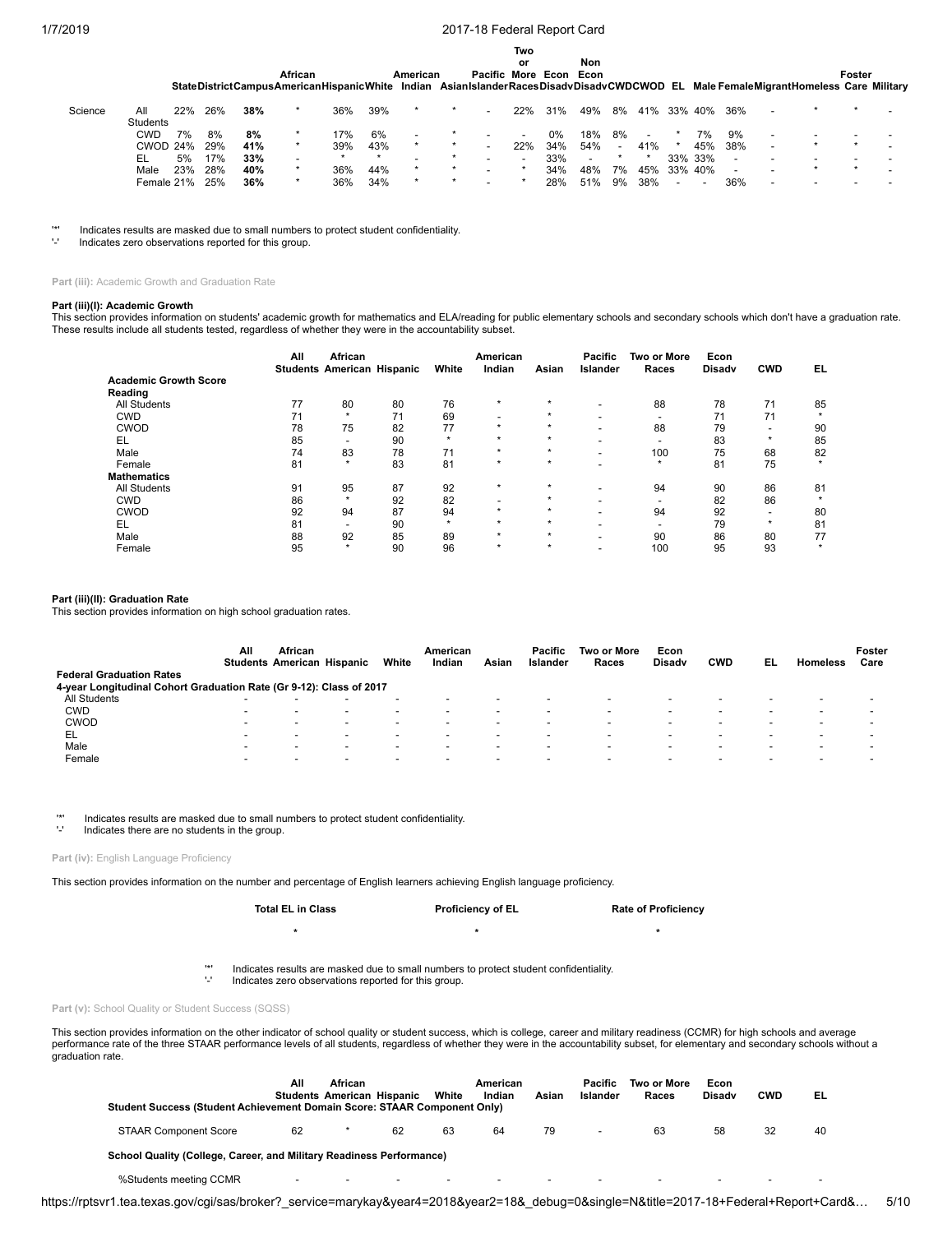| All | African                                 | American |                | Pacific Two or More Econ |        |            |    |
|-----|-----------------------------------------|----------|----------------|--------------------------|--------|------------|----|
|     | Students American Hispanic White Indian |          | Asian Islander | Races                    | Disadv | <b>CWD</b> | EL |

'\*' Indicates results are masked due to small numbers to protect student confidentiality.

'-' Indicates there are no students in the group. 'n/a' Indicates the student group is not applicable to this report.

Part (vi): Goal Meeting Status

This section provides information on the progress of all students and each student group toward meeting the long-term goals or interim objectives on STAAR academic performance, federal graduation rate, and English learners' language proficiency.

|                                                                                                                                   | All | African<br><b>Students American Hispanic</b> |     | White | American<br>Indian | Asian | <b>Pacific</b><br>Islander | <b>Two or More</b><br>Races | Econ<br><b>Disadv</b> | <b>CWD</b> | $EL +$     |
|-----------------------------------------------------------------------------------------------------------------------------------|-----|----------------------------------------------|-----|-------|--------------------|-------|----------------------------|-----------------------------|-----------------------|------------|------------|
| <b>STAAR Performance Status</b>                                                                                                   |     |                                              |     |       |                    |       |                            |                             |                       |            |            |
| Reading                                                                                                                           |     |                                              |     |       |                    |       |                            |                             |                       |            |            |
| Interim Goals (2018-2022)                                                                                                         | 44% | 32%                                          | 37% | 60%   | 43%                | 74%   | 45%                        | 56%                         | 33%                   | 19%        | 29%        |
| <b>Target Met</b>                                                                                                                 | Y   |                                              | Y   | N     |                    |       |                            |                             | Y                     | N          | Y          |
| Interim Goals (2023-2027)                                                                                                         | 52% | 42%                                          | 46% | 66%   | 51%                | 78%   | 53%                        | 62%                         | 43%                   | 31%        | 39%        |
| <b>Target Met</b>                                                                                                                 | Y   |                                              | Y   | N     |                    |       |                            |                             | Y                     | N          | N          |
| Interim Goals (2028-2032)                                                                                                         | 62% | 54%                                          | 58% | 73%   | 62%                | 82%   | 63%                        | 70%                         | 55%                   | 45%        | 52%        |
| <b>Target Met</b>                                                                                                                 | N   |                                              | N   | N     |                    |       |                            |                             | N                     | N          | N          |
| Long-Term Goals                                                                                                                   | 72% | 66%                                          | 69% | 80%   | 72%                | 87%   | 73%                        | 78%                         | 67%                   | 60%        | 65%        |
| <b>Target Met</b>                                                                                                                 | N   |                                              | N   | N     |                    |       |                            |                             | N                     | N          | N          |
| <b>Mathematics</b>                                                                                                                |     |                                              |     |       |                    |       |                            |                             |                       |            |            |
| Interim Goals (2018-2022)                                                                                                         | 46% | 31%                                          | 40% | 59%   | 45%                | 82%   | 50%                        | 54%                         | 36%                   | 23%        | 40%        |
| <b>Target Met</b>                                                                                                                 | Y   |                                              | Y   | Υ     |                    |       |                            |                             | Y                     | Y          | Y          |
| Interim Goals (2023-2027)                                                                                                         | 54% | 41%                                          | 49% | 65%   | 53%                | 85%   | 57%                        | 61%                         | 45%                   | 34%        | 49%        |
| <b>Target Met</b>                                                                                                                 | Y   |                                              | Y   | Y     |                    |       |                            |                             | Y                     | Y          | Y          |
| Interim Goals (2028-2032)                                                                                                         | 63% | 54%                                          | 59% | 73%   | 63%                | 88%   | 66%                        | 69%                         | 57%                   | 48%        | 59%        |
| <b>Target Met</b>                                                                                                                 | Y   |                                              | Y   | Y     |                    |       |                            |                             | Y                     | N          | Y          |
| Long-Term Goals                                                                                                                   | 73% | 66%                                          | 70% | 80%   | 73%                | 91%   | 75%                        | 77%                         | 68%                   | 62%        | 70%        |
| <b>Target Met</b>                                                                                                                 | Υ   |                                              | Υ   | N     |                    |       |                            |                             | Y                     | N          | Y          |
| <b>English Learner Language Proficiency Status</b><br>Interim Goals (2018-2022)<br><b>Target Met</b><br>Interim Goals (2023-2027) |     |                                              |     |       |                    |       |                            |                             |                       |            | 42%<br>44% |
| <b>Target Met</b>                                                                                                                 |     |                                              |     |       |                    |       |                            |                             |                       |            |            |
| Interim Goals (2028-2032)<br><b>Target Met</b>                                                                                    |     |                                              |     |       |                    |       |                            |                             |                       |            | 46%        |
| Long-Term Goals                                                                                                                   |     |                                              |     |       |                    |       |                            |                             |                       |            | 46%        |
| <b>Target Met</b>                                                                                                                 |     |                                              |     |       |                    |       |                            |                             |                       |            |            |
| <b>Federal Graduation Status</b>                                                                                                  |     |                                              |     |       |                    |       |                            |                             |                       |            |            |
| Interim Goals (2018-2022)                                                                                                         | 90% | 90%                                          | 90% | 90%   | 90%                | 90%   | 90%                        | 90%                         | 90%                   | 90%        | 90%        |
| <b>Target Met</b>                                                                                                                 |     |                                              |     |       |                    |       |                            |                             |                       |            |            |
| Interim Goals (2023-2027)                                                                                                         | 92% | 92%                                          | 92% | 92%   | 92%                | 92%   | 92%                        | 92%                         | 92%                   | 92%        | 92%        |
| <b>Target Met</b>                                                                                                                 |     |                                              |     |       |                    |       |                            |                             |                       |            |            |
| Interim Goals (2028-2032)                                                                                                         | 94% | 94%                                          | 94% | 94%   | 94%                | 94%   | 94%                        | 94%                         | 94%                   | 94%        | 94%        |
| <b>Target Met</b>                                                                                                                 |     |                                              |     |       |                    |       |                            |                             |                       |            |            |
| Long-Term Goals<br><b>Target Met</b>                                                                                              | 94% | 94%                                          | 94% | 94%   | 94%                | 94%   | 94%                        | 94%                         | 94%                   | 94%        | 94%        |

'+' STAAR Performance and Graduation use EL(Current & Monitored), EL English Learner Language Proficiency uses EL (Current). Blank cells above represent student group indicators that do not meet the minimum size criteria.

### Source: 2018 Accountability Closing the Gaps Status Table

**Part (vii):** STAAR Participation

This section provides the percentage of students assessed and not assessed for mathematics, ELA/reading, and science.

| <b>Participation Rate</b> |              |      | African                  | <b>Campus American Hispanic</b> | White   | American<br>Indian       | Asian   | <b>Pacific</b><br>Islander | Two or<br>More<br>Races  | Econ<br><b>Disady</b> | Non<br>Econ<br><b>Disady</b> | <b>CWD</b>               | <b>CWOD</b>              | EL      | Male | Female | Migrant |
|---------------------------|--------------|------|--------------------------|---------------------------------|---------|--------------------------|---------|----------------------------|--------------------------|-----------------------|------------------------------|--------------------------|--------------------------|---------|------|--------|---------|
| All Subjects              | All Students | 100% | 100%                     | 100%                            | 100%    | 100%                     | 100%    | $\overline{\phantom{0}}$   | 100%                     | 100%                  | 100%                         | 100%                     | 100%                     | 100%    | 100% | 100%   |         |
|                           | <b>CWD</b>   | 100% | 100%                     | 100%                            | 100%    |                          | $\star$ |                            | $\overline{\phantom{a}}$ | 100%                  | 100%                         | 100%                     | $\overline{\phantom{a}}$ | 100%    | 100% | 100%   |         |
|                           | <b>CWOD</b>  | 100% | 100%                     | 100%                            | 100%    | 100%                     | 100%    | $\overline{\phantom{a}}$   | 100%                     | 100%                  | 100%                         | $\blacksquare$           | 100%                     | 100%    | 100% | 100%   |         |
|                           | EL           | 100% | $\overline{\phantom{0}}$ | 100%                            | $\star$ | $\star$                  | $\star$ |                            | $\overline{\phantom{a}}$ | 100%                  | $\star$                      | 100%                     | 100%                     | 100%    | 100% |        |         |
|                           | Male         | 100% | 100%                     | 100%                            | 100%    | 100%                     |         | $\overline{\phantom{0}}$   | 100%                     | 100%                  | 100%                         | 100%                     | 100%                     | 100%    | 100% |        |         |
|                           | Female       | 100% | 100%                     | 100%                            | 100%    | 100%                     | 100%    |                            | 100%                     | 100%                  | 100%                         | 100%                     | 100%                     | $\star$ |      | 100%   |         |
| Reading                   | All Students | 100% | 100%                     | 100%                            | 100%    | 100%                     | ÷       | $\overline{\phantom{0}}$   | 100%                     | 100%                  | 100%                         | 100%                     | 100%                     | 100%    | 100% | 100%   |         |
|                           | <b>CWD</b>   | 100% | $\star$                  | 100%                            | 100%    |                          | ÷       |                            |                          | 100%                  | 100%                         | 100%                     |                          | $\star$ | 100% | 100%   |         |
|                           | <b>CWOD</b>  | 100% | 100%                     | 100%                            | 100%    | 100%                     | *       | $\overline{\phantom{a}}$   | 100%                     | 100%                  | 100%                         | $\overline{\phantom{a}}$ | 100%                     | 100%    | 100% | 100%   |         |
|                           | EL           | 100% | $\overline{\phantom{a}}$ | 100%                            | $\star$ | $\star$                  | ÷       |                            |                          | 100%                  |                              |                          | 100%                     | 100%    | 100% |        |         |
|                           | Male         | 100% | 100%                     | 100%                            | 100%    |                          |         |                            | 100%                     | 100%                  | 100%                         | 100%                     | 100%                     | 100%    | 100% |        |         |
|                           | Female       | 100% | $\star$                  | 100%                            | 100%    | $\star$                  | ÷       |                            | 100%                     | 100%                  | 100%                         | 100%                     | 100%                     | $\star$ |      | 100%   |         |
| Mathematics               | All Students | 100% | 100%                     | 100%                            | 100%    | 100%                     | *       | $\overline{\phantom{0}}$   | 100%                     | 100%                  | 100%                         | 100%                     | 100%                     | 100%    | 100% | 100%   |         |
|                           | <b>CWD</b>   | 100% | $\star$                  | 100%                            | 100%    | $\overline{\phantom{a}}$ | ÷       |                            | $\overline{\phantom{a}}$ | 100%                  | 100%                         | 100%                     |                          | $\star$ | 100% | 100%   |         |
|                           | <b>CWOD</b>  | 100% | 100%                     | 100%                            | 100%    | 100%                     | ÷       | $\overline{\phantom{0}}$   | 100%                     | 100%                  | 100%                         | $\blacksquare$           | 100%                     | 100%    | 100% | 100%   |         |
|                           | EL           | 100% | $\overline{\phantom{a}}$ | 100%                            | $\star$ | $\star$                  | ÷       |                            | $\blacksquare$           | 100%                  | $\star$                      | $\star$                  | 100%                     | 100%    | 100% |        |         |
|                           | Male         | 100% | 100%                     | 100%                            | 100%    |                          |         |                            | 100%                     | 100%                  | 100%                         | 100%                     | 100%                     | 100%    | 100% |        |         |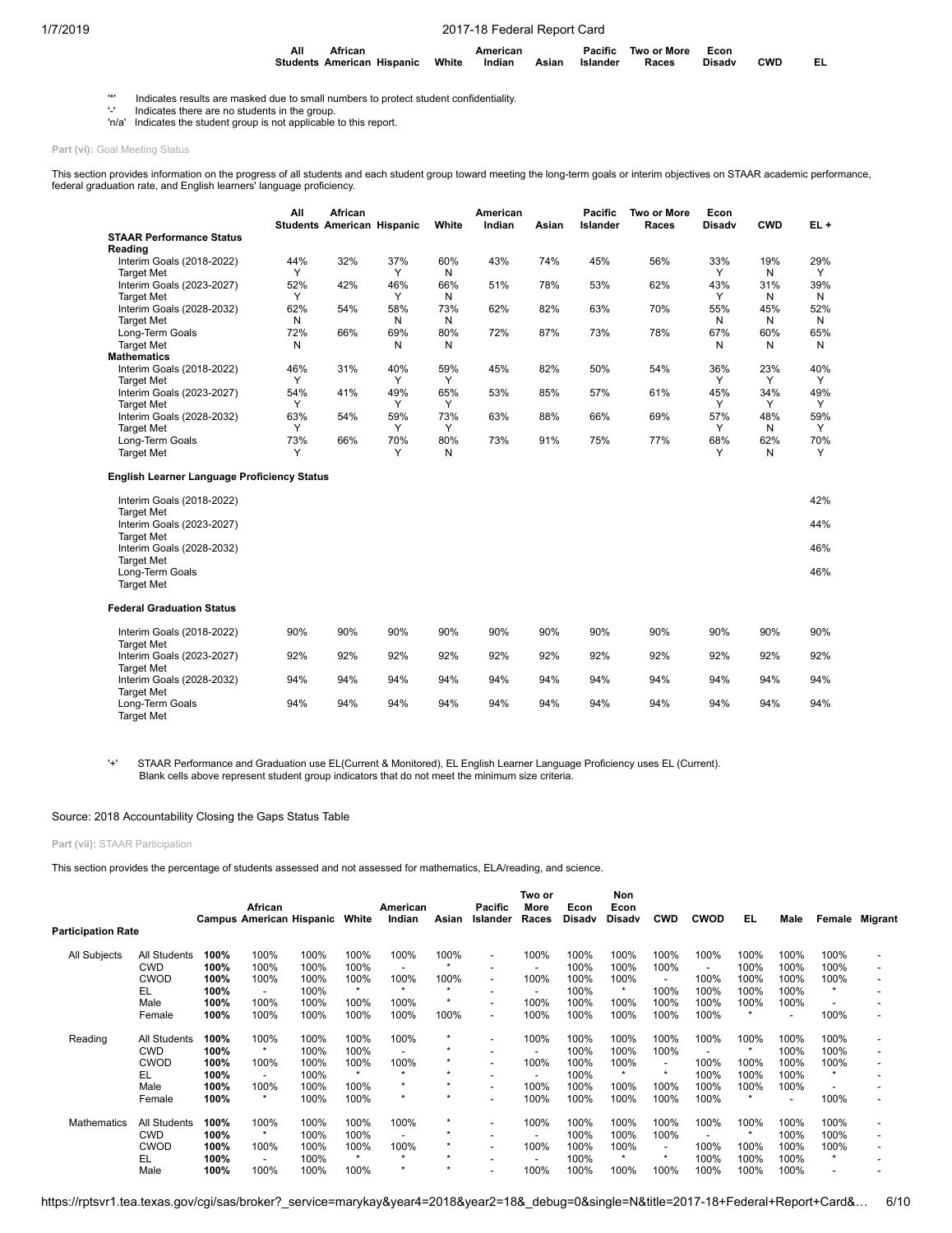|                               |                     |      | African<br><b>Campus American Hispanic</b> |         | White   | American<br>Indian | Asian   | <b>Pacific</b><br>Islander | Two or<br>More<br>Races  | Econ<br><b>Disadv</b> | Non<br>Econ<br><b>Disadv</b> | <b>CWD</b>               | <b>CWOD</b>              | EL.     | Male                     |                          | Female Migrant |
|-------------------------------|---------------------|------|--------------------------------------------|---------|---------|--------------------|---------|----------------------------|--------------------------|-----------------------|------------------------------|--------------------------|--------------------------|---------|--------------------------|--------------------------|----------------|
|                               | Female              | 100% |                                            | 100%    | 100%    |                    |         |                            | 100%                     | 100%                  | 100%                         | 100%                     | 100%                     | $\star$ | $\overline{a}$           | 100%                     |                |
| Science                       | <b>All Students</b> | 100% | 100%                                       | 100%    | 99%     | $\star$            |         | $\overline{a}$             | 100%                     | 99%                   | 100%                         | 100%                     | 100%                     | 100%    | 100%                     | 99%                      |                |
|                               | <b>CWD</b>          | 100% | $\star$                                    | 100%    | 100%    |                    |         |                            |                          | 100%                  | 100%                         | 100%                     | $\overline{\phantom{a}}$ | $\star$ | 100%                     | 100%                     |                |
|                               | <b>CWOD</b>         | 100% | $\star$                                    | 100%    | 99%     | $\star$            | $\star$ | $\overline{a}$             | 100%                     | 99%                   | 100%                         | $\overline{\phantom{a}}$ | 100%                     | $\star$ | 100%                     | 99%                      |                |
|                               | EL                  | 100% |                                            | $\star$ | $\star$ |                    |         | $\overline{a}$             |                          | 100%                  | $\overline{a}$               | $\star$                  | $\star$                  | 100%    | 100%                     | $\blacksquare$           |                |
|                               | Male                | 100% | $\star$                                    | 100%    | 100%    |                    | $\star$ | $\overline{a}$             | 100%                     | 100%                  | 100%                         | 100%                     | 100%                     | 100%    | 100%                     | $\overline{\phantom{a}}$ |                |
|                               | Female              | 99%  | $\star$                                    | 100%    | 99%     |                    |         |                            |                          | 99%                   | 100%                         | 100%                     | 99%                      |         |                          | 99%                      |                |
| <b>Non-Participation Rate</b> |                     |      |                                            |         |         |                    |         |                            |                          |                       |                              |                          |                          |         |                          |                          |                |
| All Subjects                  | All Students        | 0%   | 0%                                         | 0%      | 0%      | 0%                 | 0%      |                            | 0%                       | 0%                    | 0%                           | 0%                       | 0%                       | 0%      | 0%                       | 0%                       |                |
|                               | <b>CWD</b>          | 0%   | 0%                                         | 0%      | 0%      | $\sim$             | $\star$ |                            | $\overline{\phantom{a}}$ | 0%                    | 0%                           | 0%                       | $\overline{\phantom{a}}$ | 0%      | 0%                       | 0%                       |                |
|                               | <b>CWOD</b>         | 0%   | 0%                                         | 0%      | 0%      | 0%                 | 0%      | ÷                          | 0%                       | 0%                    | 0%                           | $\overline{\phantom{a}}$ | 0%                       | 0%      | 0%                       | 0%                       |                |
|                               | EL                  | 0%   | $\overline{\phantom{a}}$                   | 0%      | $\star$ | $\star$            | $\star$ |                            |                          | 0%                    | $\star$                      | 0%                       | 0%                       | 0%      | 0%                       | $\star$                  |                |
|                               | Male                | 0%   | 0%                                         | 0%      | 0%      | 0%                 | $\star$ |                            | 0%                       | 0%                    | 0%                           | 0%                       | 0%                       | 0%      | 0%                       |                          |                |
|                               | Female              | 0%   | 0%                                         | 0%      | 0%      | 0%                 | 0%      | $\overline{\phantom{0}}$   | 0%                       | 0%                    | 0%                           | 0%                       | 0%                       | $\star$ | $\overline{\phantom{a}}$ | 0%                       |                |
| Reading                       | <b>All Students</b> | 0%   | 0%                                         | 0%      | 0%      | 0%                 |         | ÷                          | 0%                       | 0%                    | 0%                           | 0%                       | 0%                       | 0%      | 0%                       | 0%                       |                |
|                               | <b>CWD</b>          | 0%   | $^\star$                                   | 0%      | 0%      | $\overline{a}$     |         | $\overline{a}$             | $\blacksquare$           | 0%                    | 0%                           | 0%                       | $\blacksquare$           | $\star$ | 0%                       | 0%                       |                |
|                               | <b>CWOD</b>         | 0%   | 0%                                         | 0%      | 0%      | 0%                 |         |                            | 0%                       | 0%                    | 0%                           | $\overline{\phantom{a}}$ | 0%                       | 0%      | 0%                       | 0%                       |                |
|                               | EL                  | 0%   | $\overline{\phantom{a}}$                   | 0%      | $\star$ | $\star$            |         |                            |                          | 0%                    | $\star$                      | $\star$                  | 0%                       | 0%      | 0%                       | $\star$                  |                |
|                               | Male                | 0%   | 0%                                         | 0%      | 0%      | $\star$            | $\star$ | $\overline{a}$             | 0%                       | 0%                    | 0%                           | 0%                       | 0%                       | 0%      | 0%                       |                          |                |
|                               | Female              | 0%   | $\star$                                    | 0%      | 0%      | $\star$            | $\star$ |                            | 0%                       | 0%                    | 0%                           | 0%                       | 0%                       | $\star$ |                          | 0%                       |                |
| Mathematics                   | All Students        | 0%   | 0%                                         | 0%      | 0%      | 0%                 |         | ٠                          | 0%                       | 0%                    | 0%                           | 0%                       | 0%                       | 0%      | 0%                       | 0%                       |                |
|                               | <b>CWD</b>          | 0%   | $^\star$                                   | 0%      | 0%      | $\overline{a}$     |         |                            | $\overline{\phantom{a}}$ | 0%                    | 0%                           | 0%                       |                          | $\star$ | 0%                       | 0%                       |                |
|                               | <b>CWOD</b>         | 0%   | 0%                                         | 0%      | 0%      | 0%                 |         | $\overline{\phantom{a}}$   | 0%                       | 0%                    | 0%                           | $\overline{\phantom{a}}$ | 0%                       | 0%      | 0%                       | 0%                       |                |
|                               | EL                  | 0%   | $\overline{\phantom{0}}$                   | 0%      | $\star$ | $\star$            |         |                            | $\overline{\phantom{a}}$ | 0%                    | $\star$                      | $\star$                  | 0%                       | 0%      | 0%                       | $\star$                  |                |
|                               | Male                | 0%   | 0%                                         | 0%      | 0%      | $\star$            | $\star$ |                            | 0%                       | 0%                    | 0%                           | 0%                       | 0%                       | 0%      | 0%                       |                          |                |
|                               | Female              | 0%   | $\star$                                    | 0%      | 0%      | $\star$            |         |                            | 0%                       | 0%                    | 0%                           | 0%                       | 0%                       | $\star$ | $\overline{a}$           | 0%                       |                |
| Science                       | <b>All Students</b> | 0%   | 0%                                         | 0%      | 1%      | $\star$            |         | $\overline{a}$             | 0%                       | 1%                    | 0%                           | 0%                       | 0%                       | 0%      | 0%                       | 1%                       |                |
|                               | <b>CWD</b>          | 0%   | $\star$                                    | 0%      | 0%      |                    |         |                            | $\overline{\phantom{a}}$ | 0%                    | 0%                           | 0%                       | $\overline{\phantom{a}}$ | $\star$ | 0%                       | 0%                       |                |
|                               | CWOD                | 0%   | $\star$                                    | 0%      | 1%      |                    |         |                            | 0%                       | 1%                    | 0%                           | $\overline{\phantom{a}}$ | 0%                       | $\star$ | 0%                       | 1%                       |                |
|                               | EL                  | 0%   |                                            | $\star$ | $\star$ |                    |         |                            |                          | 0%                    | $\overline{\phantom{a}}$     | $\star$                  | $\star$                  | 0%      | 0%                       |                          |                |
|                               | Male                | 0%   | $\star$                                    | 0%      | 0%      |                    |         |                            | 0%                       | 0%                    | 0%                           | 0%                       | 0%                       | 0%      | 0%                       |                          |                |
|                               | Female              | 1%   | ÷                                          | 0%      | 1%      |                    |         |                            |                          | 1%                    | 0%                           | 0%                       | 1%                       |         | $\overline{\phantom{a}}$ | 1%                       |                |

'\*' Indicates results are masked due to small numbers to protect student confidentiality. '-' Indicates zero observations reported for this group.

### **Part (viii):** Civil Rights Data

Part (viii)(I) This section provides information submitted by school districts to the Office for Civil Rights on measures of school quality, climate, and safety.

|                                      |        | <b>Total</b> | African<br>students American Hispanic |         | White   | Indian or<br>Alaska<br><b>Native</b> | Asian   | Pacific<br>Islander | <b>Two or More</b><br>Races | EL.     | <b>Students</b><br>with<br><b>Students</b><br>with<br><b>Disabilities</b><br><b>Disabilities (Section 504)</b> |
|--------------------------------------|--------|--------------|---------------------------------------|---------|---------|--------------------------------------|---------|---------------------|-----------------------------|---------|----------------------------------------------------------------------------------------------------------------|
| <b>Students Without Disabilities</b> |        |              |                                       |         |         |                                      |         |                     |                             |         |                                                                                                                |
| In-School Suspensions                |        |              |                                       |         |         |                                      |         |                     |                             |         |                                                                                                                |
|                                      | Male   | $\star$      |                                       |         | ×       | $\star$                              | $\star$ | $\star$             | $\star$                     | $\star$ |                                                                                                                |
|                                      | Female | $\star$      |                                       | $\star$ | $\star$ | $\star$                              | $\star$ | $\star$             | $\star$                     | $\star$ |                                                                                                                |
|                                      | Total  | $\star$      | $\star$                               | $\star$ | $\star$ | $\star$                              | $\star$ | $\star$             | $\star$                     | $\star$ |                                                                                                                |
| Out-of-School Suspensions            |        |              |                                       |         |         |                                      |         |                     |                             |         |                                                                                                                |
|                                      | Male   | ÷            |                                       | $\star$ | $\star$ | $\star$                              | $\star$ | $\star$             | $\star$                     |         |                                                                                                                |
|                                      | Female | $\star$      | $\star$                               | $\star$ | $\star$ | $\star$                              | $\star$ | $\star$             | $\star$                     | $\star$ |                                                                                                                |
|                                      | Total  | $\star$      | $\star$                               | $\star$ | $\star$ | $\star$                              | $\star$ | $\star$             | $\star$                     | $\star$ |                                                                                                                |
| Expulsions                           |        |              |                                       |         |         |                                      |         |                     |                             |         |                                                                                                                |
| With Educational Services            | Male   | $\star$      | $\star$                               | $\star$ | $\star$ | $\star$                              | $\star$ | $\star$             | $\star$                     | $\star$ |                                                                                                                |
|                                      | Female | $\star$      | $\star$                               | $\star$ | $\star$ | $\star$                              | $\star$ | $\star$             | $\star$                     | $\star$ |                                                                                                                |
|                                      | Total  |              |                                       |         | ÷       | $\star$                              | $\star$ |                     |                             |         |                                                                                                                |
| <b>Without Educational Services</b>  | Male   |              | $\star$                               |         | $\star$ | $\star$                              | $\star$ | $\star$             | $\star$                     |         |                                                                                                                |
|                                      | Female | $\star$      | $\star$                               |         | $\star$ | $\star$                              | $\star$ | $\star$             | $\star$                     |         |                                                                                                                |
|                                      | Total  |              | $\star$                               |         | $\star$ | $\star$                              | $\star$ | $\star$             |                             |         |                                                                                                                |
| Under Zero Tolerance Policies        | Male   |              | $\star$                               |         | ÷       | $\star$                              | $\star$ | $\star$             | $\star$                     |         |                                                                                                                |
|                                      | Female |              | $\star$                               | $\star$ | $\star$ | $\star$                              | $\star$ | $\star$             | $\star$                     |         |                                                                                                                |
|                                      | Total  | $\star$      | $\star$                               |         | $\star$ | $\star$                              | $\star$ | $\star$             | $\star$                     |         |                                                                                                                |
| <b>School-Related Arrests</b>        |        |              |                                       |         |         |                                      |         |                     |                             |         |                                                                                                                |
|                                      | Male   | $\star$      |                                       | $\star$ |         | $\star$                              | $\star$ |                     | $\star$                     |         |                                                                                                                |
|                                      | Female | $\star$      | $\star$                               | $\star$ | $\star$ | $\star$                              | $\star$ | $\star$             | $\star$                     |         |                                                                                                                |
|                                      | Total  | $\star$      | $\star$                               | $\star$ | $\star$ | $\star$                              | $\star$ | $\star$             | $\star$                     |         |                                                                                                                |
| Referrals to Law Enforcement         |        |              |                                       |         |         |                                      |         |                     |                             |         |                                                                                                                |
|                                      | Male   | $\star$      | $\star$                               | $\star$ | $\star$ | $\star$                              | $\star$ | $\star$             | $\star$                     | $\star$ |                                                                                                                |
|                                      | Female |              |                                       |         | $\star$ | $^\star$                             | $\star$ | $\star$             | $\star$                     |         |                                                                                                                |
|                                      | Total  | $\star$      | $\star$                               | $\star$ | $\star$ | $\star$                              | $\star$ | $^\star$            | $\star$                     | $\star$ |                                                                                                                |
| <b>Students With Disabilities</b>    |        |              |                                       |         |         |                                      |         |                     |                             |         |                                                                                                                |
| In-School Suspensions                |        |              |                                       |         |         |                                      |         |                     |                             |         |                                                                                                                |
|                                      | Male   | $\star$      |                                       | $\star$ | $\star$ | $\star$                              | $\star$ | $\star$             | $\star$                     |         |                                                                                                                |
|                                      | Female | $\star$      | $\star$                               | $\star$ | $\star$ | $\star$                              | $\star$ | $\star$             | $\star$                     | $\star$ |                                                                                                                |
|                                      | Total  | $\star$      | $\star$                               | $\star$ | $\star$ | $\star$                              | $\star$ | $\star$             | $\star$                     | $\star$ |                                                                                                                |
| Out-of-School Suspensions            |        |              |                                       |         |         |                                      |         |                     |                             |         |                                                                                                                |
|                                      | Male   | $\star$      |                                       | $\star$ |         | $\star$                              | $\star$ | $\star$             | $\star$                     |         |                                                                                                                |
|                                      | Female | $^\star$     | $\star$                               | $\star$ | $\star$ | $\star$                              | $\star$ | $\star$             | $\star$                     | $\star$ |                                                                                                                |
|                                      | Total  | $\star$      | $\star$                               | $\star$ | $\star$ | $\star$                              | $\star$ | $\star$             | $\star$                     |         |                                                                                                                |
| Expulsions                           |        |              |                                       |         |         |                                      |         |                     |                             |         |                                                                                                                |
| <b>With Educational Services</b>     | Male   | $\star$      |                                       |         | $\star$ | $\star$                              | $\star$ | $\star$             | $\star$                     |         |                                                                                                                |
|                                      | Female | $\star$      | $\star$                               | $\star$ | $\star$ | $\star$                              | $\star$ | $\star$             | $\star$                     |         |                                                                                                                |
|                                      | Total  | $\star$      | $\star$                               | $\star$ | $\star$ | $\star$                              | $\star$ | $\star$             | $\star$                     | $\star$ | $\star$                                                                                                        |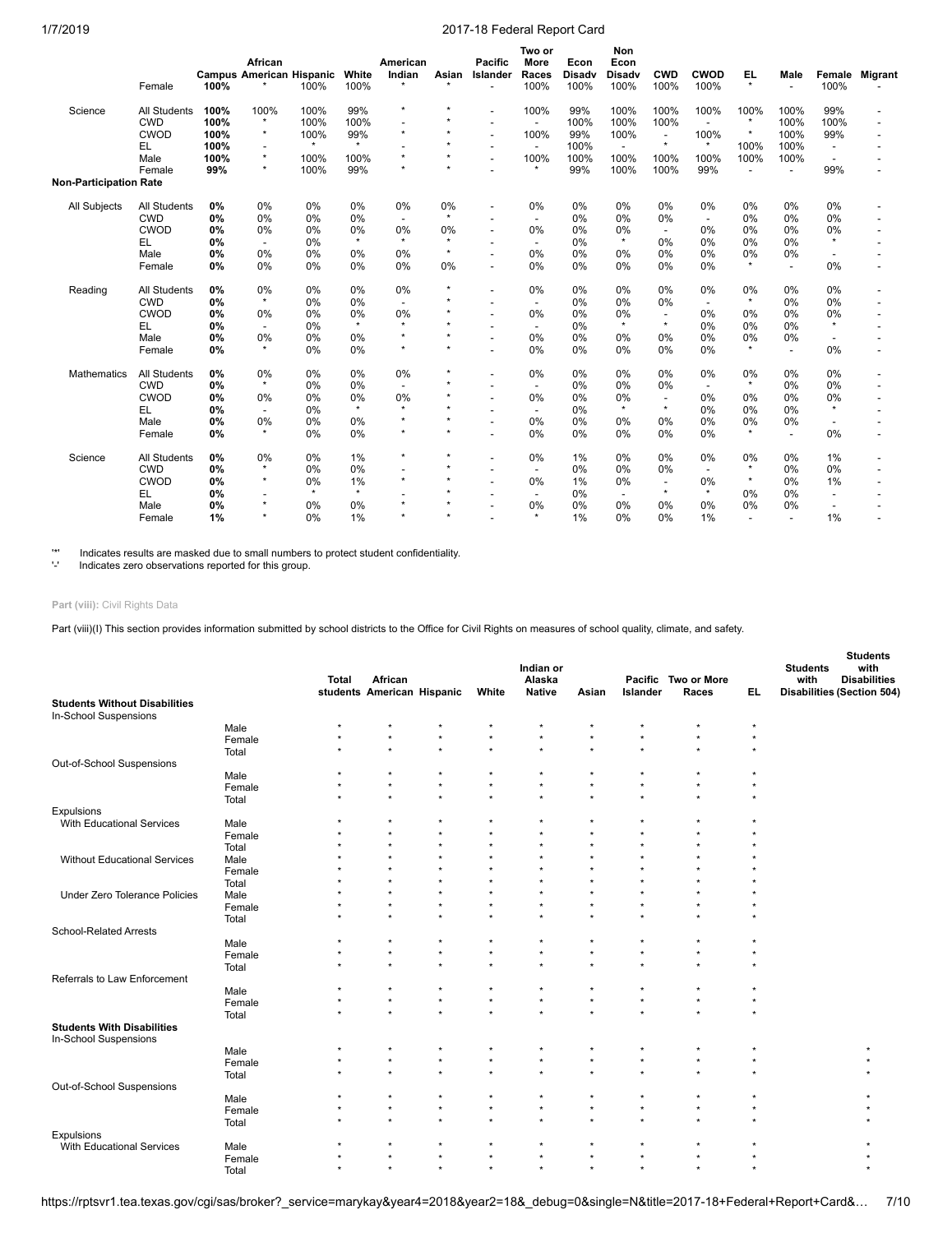|                                            |        | <b>Total</b><br>students | African<br>American Hispanic |         | White     | Indian or<br>Alaska<br><b>Native</b> | Asian   | Pacific<br><b>Islander</b> | <b>Two or More</b><br>Races | EL.     | <b>Students</b><br>with<br><b>Disabilities (Section 504)</b> | <b>Students</b><br>with<br><b>Disabilities</b> |
|--------------------------------------------|--------|--------------------------|------------------------------|---------|-----------|--------------------------------------|---------|----------------------------|-----------------------------|---------|--------------------------------------------------------------|------------------------------------------------|
| <b>Without Educational Services</b>        | Male   | $\star$                  |                              |         | $\ddot{}$ |                                      | ٠       |                            |                             |         |                                                              |                                                |
|                                            | Female |                          |                              |         | ٠         |                                      | $\star$ |                            |                             |         |                                                              |                                                |
|                                            | Total  | $\star$                  | $\star$                      | $\star$ | $\star$   | $\star$                              | $\star$ | $\star$                    | $\star$                     |         |                                                              |                                                |
| <b>Under Zero Tolerance Policies</b>       | Male   | $\star$                  | $\star$                      | $\star$ | $\star$   | $\star$                              | $\star$ | $\star$                    | $\star$                     |         |                                                              |                                                |
|                                            | Female | $\star$                  | $\star$                      | $\star$ | $\star$   | $\star$                              | $\star$ | $\star$                    | $\star$                     |         |                                                              |                                                |
|                                            | Total  | $\star$                  | $\star$                      | $\star$ | $\star$   | $\ddot{}$                            | $\star$ | $\star$                    | $\star$                     | $\star$ |                                                              |                                                |
| <b>School-Related Arrests</b>              |        |                          |                              |         |           |                                      |         |                            |                             |         |                                                              |                                                |
|                                            | Male   | $\star$                  | $\star$                      | $\star$ | $\star$   | $\star$                              | $\star$ | $\star$                    | $\star$                     | $\star$ |                                                              |                                                |
|                                            | Female | $\star$                  | $\star$                      | $\star$ | $\star$   | $\star$                              | $\star$ | $\star$                    | $\star$                     |         |                                                              |                                                |
|                                            | Total  | $\star$                  | $\star$                      | $\star$ | $\star$   | $\ddot{}$                            | $\star$ | $\star$                    | $\star$                     | $\star$ |                                                              |                                                |
| Referrals to Law Enforcement               |        |                          |                              |         |           |                                      |         |                            |                             |         |                                                              |                                                |
|                                            | Male   | $\star$                  |                              | $\star$ | $\star$   | $\star$                              | $\star$ | $\star$                    | $\star$                     |         |                                                              |                                                |
|                                            | Female | $\star$                  | $\star$                      | $\star$ | $\star$   | $\star$                              | $\star$ | $\star$                    | $\star$                     |         |                                                              |                                                |
|                                            | Total  | $\star$                  | $\star$                      | $\star$ | $\star$   | $\star$                              | $\star$ | $\star$                    | $\star$                     |         |                                                              |                                                |
| <b>All Students</b><br>Chronic Absenteeism |        |                          |                              |         |           |                                      |         |                            |                             |         |                                                              |                                                |
|                                            | Male   | 13                       | $\star$                      | $\star$ | 11        | $\star$                              | $\star$ | $\star$                    | $\star$                     | $\star$ | $\star$                                                      |                                                |
|                                            | Female | 16                       | $\star$                      | $\star$ | 14        | $\star$                              | $\star$ | $\star$                    | $\star$                     | $\star$ | $\star$                                                      |                                                |
|                                            | Total  | 29                       | $\star$                      | $\star$ | 25        | $\star$                              | $\star$ | $\star$                    | $\star$                     | $\star$ | $\star$                                                      |                                                |

|                                                                            | Total |
|----------------------------------------------------------------------------|-------|
| Incidents of Violence                                                      |       |
| Incidents of rape or attempted rape                                        |       |
| Incidents of sexual assault (other than rape)                              |       |
| Incidents of robbery with a weapon                                         |       |
| Incidents of robbery with a firearm or explosive device                    |       |
| Incidents of robbery without a weapon                                      |       |
| Incidents of physical attack or fight with a weapon                        |       |
| Incidents of physical attack or fight with a firearm or explosive device   |       |
| Incidents of physical attack or fight without a weapon                     |       |
| Incidents of threats of physical attack with a weapon                      |       |
| Incidents of threats of physical attack with a firearm or explosive device |       |
| Incidents of threats of physical attack without a weapon                   |       |
| Incidents of possession of a firearm or explosive device                   |       |
| Allegations of Harassment or bullying                                      |       |
| On the basis of sex                                                        |       |
| On the basis of race                                                       |       |
| On the basis of disability                                                 |       |

Part (viii)(II) This section provides information submitted by school districts to the Office for Civil Rights on the number and percentage of students enrolled in preschool programs and<br>accelerated coursework to earn post

|                                     |        | Total                    | African<br>students American Hispanic |                          | White                    | Indian or<br>Alaska<br><b>Native</b> | Asian                    | Pacific<br>Islander      | <b>Two or More</b><br>Races | EL. | <b>Students</b><br>with<br><b>Disabilities</b> |
|-------------------------------------|--------|--------------------------|---------------------------------------|--------------------------|--------------------------|--------------------------------------|--------------------------|--------------------------|-----------------------------|-----|------------------------------------------------|
| Preschool Programs                  |        |                          |                                       |                          |                          |                                      |                          |                          |                             |     |                                                |
|                                     | Male   | $\blacksquare$           | $\overline{\phantom{0}}$              | $\overline{\phantom{a}}$ | $\overline{\phantom{a}}$ |                                      | $\overline{\phantom{a}}$ | -                        | $\blacksquare$              |     |                                                |
|                                     | Female | $\overline{\phantom{a}}$ | $\overline{\phantom{0}}$              | $\overline{\phantom{a}}$ | $\overline{\phantom{a}}$ | -                                    | $\overline{\phantom{0}}$ | $\overline{\phantom{0}}$ | $\overline{\phantom{a}}$    | -   |                                                |
|                                     | Total  | $\overline{\phantom{a}}$ |                                       | $\overline{\phantom{a}}$ | $\overline{\phantom{0}}$ | -                                    | -                        | $\overline{\phantom{a}}$ | $\overline{\phantom{0}}$    |     |                                                |
| <b>Accelerated Coursework</b>       |        |                          |                                       |                          |                          |                                      |                          |                          |                             |     |                                                |
| <b>Advanced Placement Courses</b>   | Male   |                          |                                       | $\overline{\phantom{a}}$ |                          |                                      | $\overline{\phantom{a}}$ |                          | $\blacksquare$              |     |                                                |
|                                     | Female | $\overline{\phantom{0}}$ | -                                     | $\overline{\phantom{a}}$ | $\overline{\phantom{0}}$ | -                                    | $\overline{\phantom{a}}$ | $\overline{\phantom{0}}$ | $\overline{\phantom{a}}$    |     |                                                |
|                                     | Total  | $\overline{\phantom{a}}$ | -                                     | $\overline{\phantom{a}}$ | $\,$                     | -                                    | $\overline{\phantom{0}}$ | $\overline{\phantom{0}}$ | $\overline{\phantom{0}}$    | -   |                                                |
| International Baccalaureate Courses | Male   | $\blacksquare$           |                                       | $\overline{\phantom{a}}$ | $\overline{\phantom{0}}$ | -                                    | $\overline{\phantom{a}}$ |                          | $\blacksquare$              |     |                                                |
|                                     | Female | $\overline{\phantom{a}}$ | -                                     | $\overline{\phantom{a}}$ | $\overline{\phantom{a}}$ | $\overline{\phantom{a}}$             | $\overline{\phantom{0}}$ | $\overline{\phantom{a}}$ | $\overline{\phantom{a}}$    | -   |                                                |
|                                     | Total  | $\blacksquare$           |                                       |                          |                          |                                      | $\overline{\phantom{a}}$ |                          |                             |     |                                                |

"" Indicates results are masked due to small numbers to protect student confidentiality.<br>"\*" When only one racial/ethnic group is masked, then the second smallest racial/ethnic group is masked (regardless of size).<br>"Indica

#### Part (ix): Teacher Quality Data

This section provides information on the professional qualifications of teachers, including information disaggregated by high- and and low-poverty schools on the number and percentage of (I) inexperienced teacher, principals, and other school leaders; (II) teachers teaching with emergency or provisional credentials; and (III) teachers who are not teaching in the subject or<br>field for which the teacher is ce

|                                                                                                               |                      | <b>All School</b> |
|---------------------------------------------------------------------------------------------------------------|----------------------|-------------------|
| Inexperienced Teachers, Principals, and Other School Leaders                                                  | <b>Number</b><br>9.0 | Percent<br>21 7%  |
| Teachers Teaching with Emergency or Provisional Credentials                                                   | 1.7                  | 4.3%              |
| Teacher Who Are Not Teaching in the Subject or Field for Which the<br><b>Teacher is Certified or Licensed</b> | 6.9                  | 17.5%             |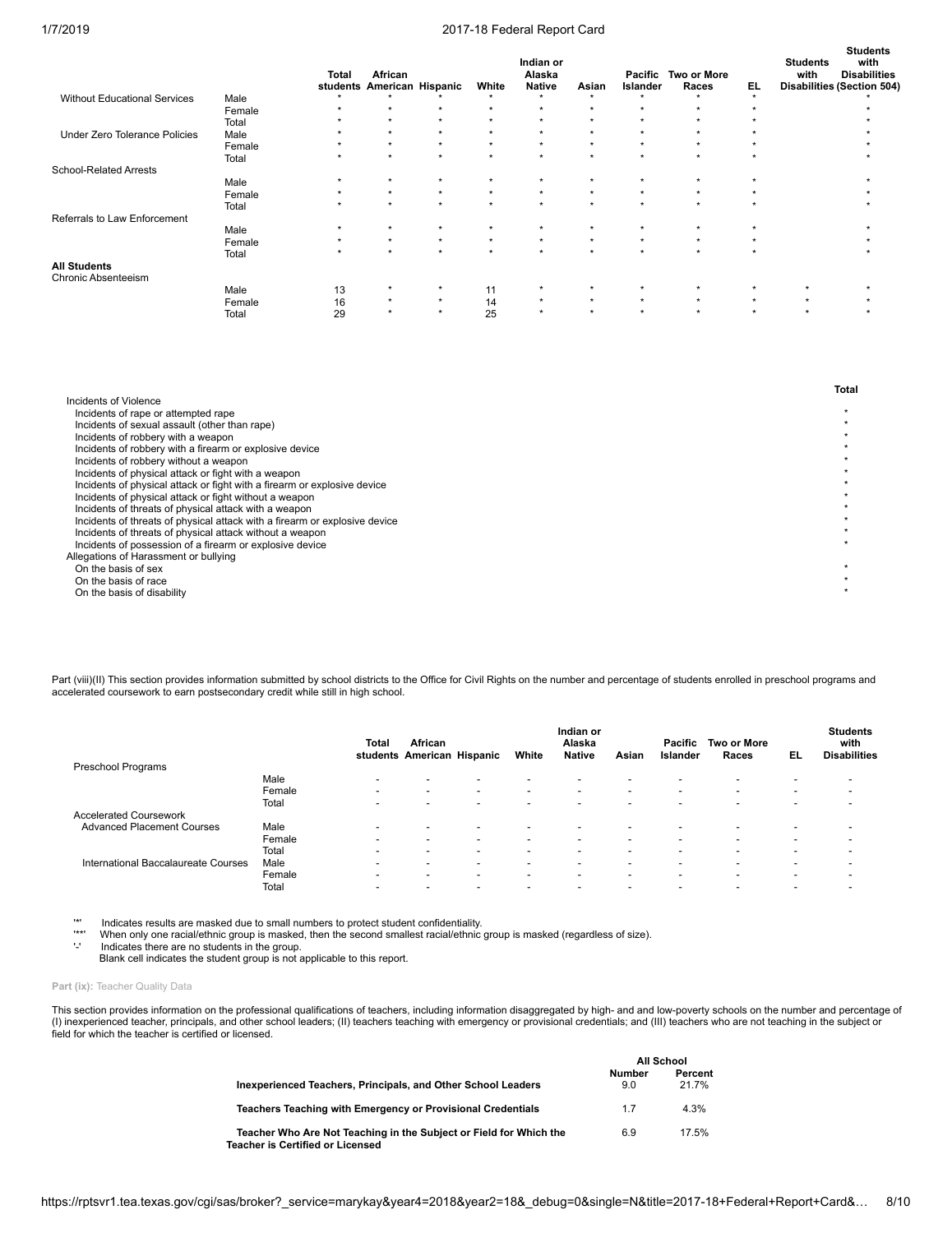**All School Number Percent**

'-' Indicates there are no data available in the group. Blank cell Indicates data are not applicable to this report.

#### Source: TEA Division of Research and Analysis

Part (x): Per-pupil Expenditure

This section provides information on the per-pupil expenditures of federal, state, and local funds, including actual personnel expenditures and actual non-personnel expenditures, disaggregated by source of funds, for each school district and campus for the preceding fiscal year.

The Public Education Information Management System (PEIMS) encompasses all data requested and received by Texas Education Agency (TEA) about public education, including student demographic and academic performance, personnel, financial, and organizational information. The submission of PEIMS data is required of all local education agencies (LEAs).

The TEA will utilize PEIMS submissions to develop and report the per-pupil expenditures of Federal, State, and local funds, including actual personnel expenditures and actual nonpersonnel expenditures of Federal, State, and local funds, disaggregated by source of funds, for each LEA and each school in the State for the preceding fiscal year; the data will be reported on 2018-2019 school year report cards.

#### **Part (xi):** STAAR Alternate 2 Participation

This section provides information on the number and percentage of students with the most-significant cognitive disabilities who take STAAR Alternate 2, by grade and subject.

| Grade 3                    | <b>State</b><br><b>Number of ALT2</b> | <b>State</b><br>Rate of ALT2 | <b>District</b><br>Number of ALT2 | <b>District Rate of ALT2</b> | Campus<br><b>Number of ALT2</b> | Campus<br>Rate of ALT2 |
|----------------------------|---------------------------------------|------------------------------|-----------------------------------|------------------------------|---------------------------------|------------------------|
| Reading                    | 6,019                                 | 1%                           | 9                                 | 4%                           | ٠                               |                        |
| Mathematics                | 6,020                                 | $1\%$                        | 9                                 | 4%                           |                                 |                        |
| Grade 4<br>Reading         | 6,061                                 | $1\%$                        | 8                                 | 3%                           |                                 |                        |
| Mathematics                | 6,056                                 | 1%                           | 8                                 | 3%                           |                                 |                        |
| Grade 5<br>Reading         | 6,162                                 | 2%                           | $^\star$                          | $\star$                      |                                 |                        |
| Mathematics                | 6,160                                 | 1%                           | ÷                                 | ÷                            |                                 |                        |
| Science                    | 6,164                                 | 1%                           | $\star$                           | $\star$                      |                                 |                        |
| Grade 6<br>Reading         | 5,678                                 | 1%                           | $\star$                           | $\star$                      |                                 |                        |
| Mathematics                | 5,677                                 | $1\%$                        | $\star$                           | $\star$                      |                                 |                        |
| Grade 7<br>Reading         | 5,298                                 | 1%                           | $\star$                           | $\star$                      | $\star$                         | ٠                      |
| Mathematics                | 5,294                                 | 1%                           | ÷                                 | $\star$                      | $\star$                         |                        |
| Grade 8<br>Reading         | 5,088                                 | 1%                           | $\star$                           | $\star$                      | $\star$                         | $\star$                |
| Mathematics                | 5,087                                 | 2%                           |                                   | ÷                            | $\star$                         |                        |
| Science                    | 5,087                                 | 1%                           | $\star$                           | $\star$                      | $\star$                         | $\star$                |
| End of Course<br>English I | 4,868                                 | 1%                           | $\star$                           | $\star$                      |                                 |                        |
| English II                 | 4,556                                 | 1%                           | ÷                                 | $\star$                      |                                 |                        |
| Algebra I                  | 4,884                                 | $1\%$                        |                                   | ÷                            |                                 |                        |
| Biology                    | 4,861                                 | $1\%$                        | $\star$                           | $\star$                      |                                 |                        |
| All Grades<br>All Subjects | 99,020                                | $1\%$                        | 73                                | 1%                           | 14                              | 1%                     |
| Reading                    | 43,730                                | 1%                           | 34                                | 1%                           | 6                               | 1%                     |
| <b>Mathematics</b>         | 39,178                                | $1\%$                        | 32                                | 2%                           | 6                               | 1%                     |
| Science                    | 16,112                                | 1%                           | $\overline{7}$                    | 1%                           | $\star$                         | $\star$                |

'\*' Indicates results are masked due to small numbers to protect student confidentiality.

Indicates zero observations reported for this group.

Part (xii): Statewide National Assessment of Educational Progress (NAEP)

This section provides results on the state academic assessments in reading and mathematics in grades 4 and 8 of the National Assessment of Educational Progress, compared to the national average of such results.

**State Level: 2017 Participation Rates for Students with Disabilities and Limited English Proficient Students**